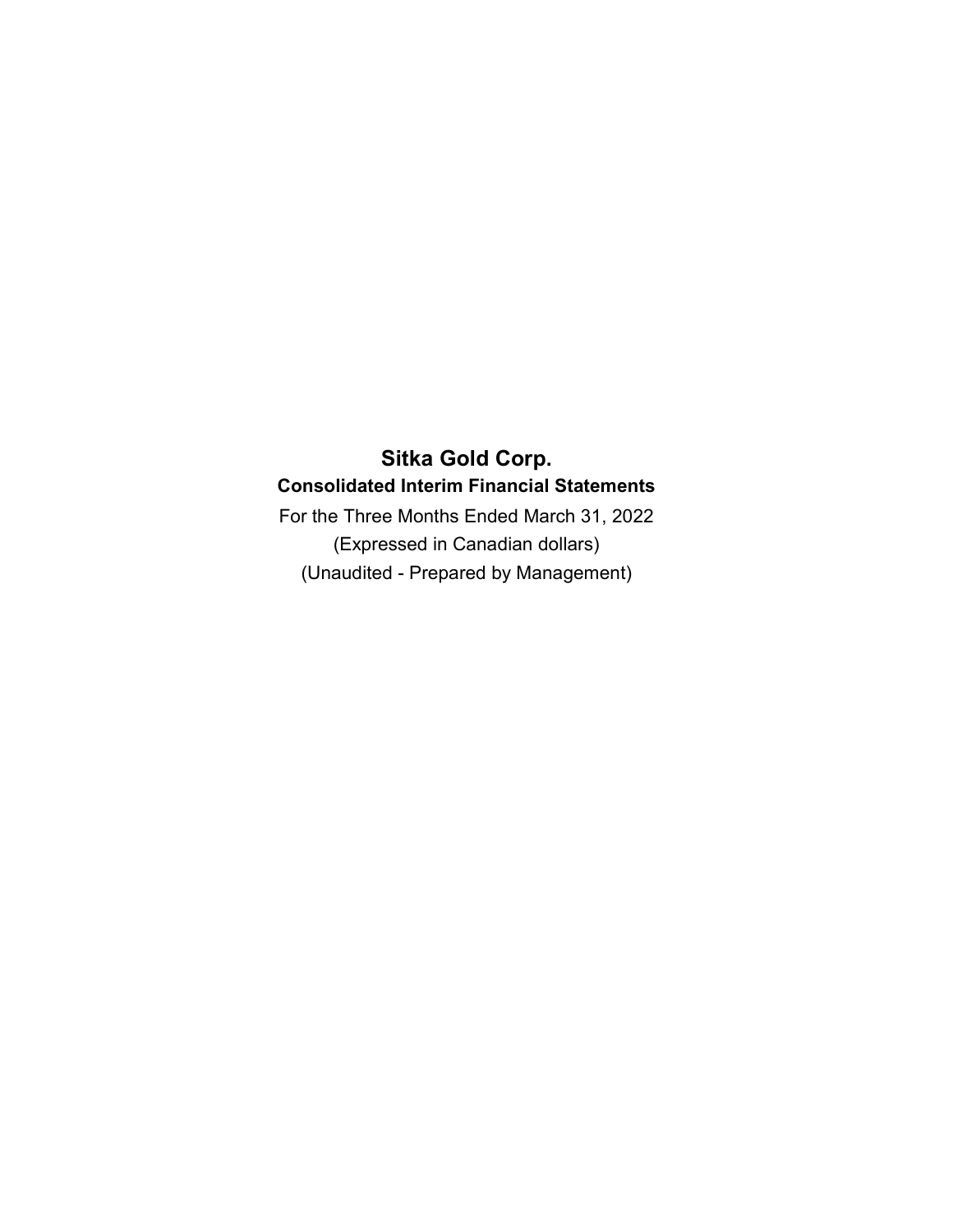# SITKA GOLD CORP. UNAUDITED FINANCIAL STATEMENTS

## NOTICE TO READER OF THE UNAUDITED INTERIM FINANCIAL STATEMENTS

The interim financial statements of Sitka Gold Corp as of March 31, 2022 are the responsibilities of the Company's management.

These financial statements have not been audited or reviewed on behalf of the shareholders by the independent external auditors.

The financial statements have been prepared by management and include the selection of appropriate accounting principles, judgments and estimates necessary to prepare these financial statements in accordance with International Financial Reporting Standards.

 $\mathcal{L}_\text{max}$  , and the contribution of the contribution of the contribution of the contribution of the contribution of the contribution of the contribution of the contribution of the contribution of the contribution of t

"Corwin Coe" " Donald Penner"

CEO, Director

Corwin Coe Donald Penner<br>CEO. Director Director Director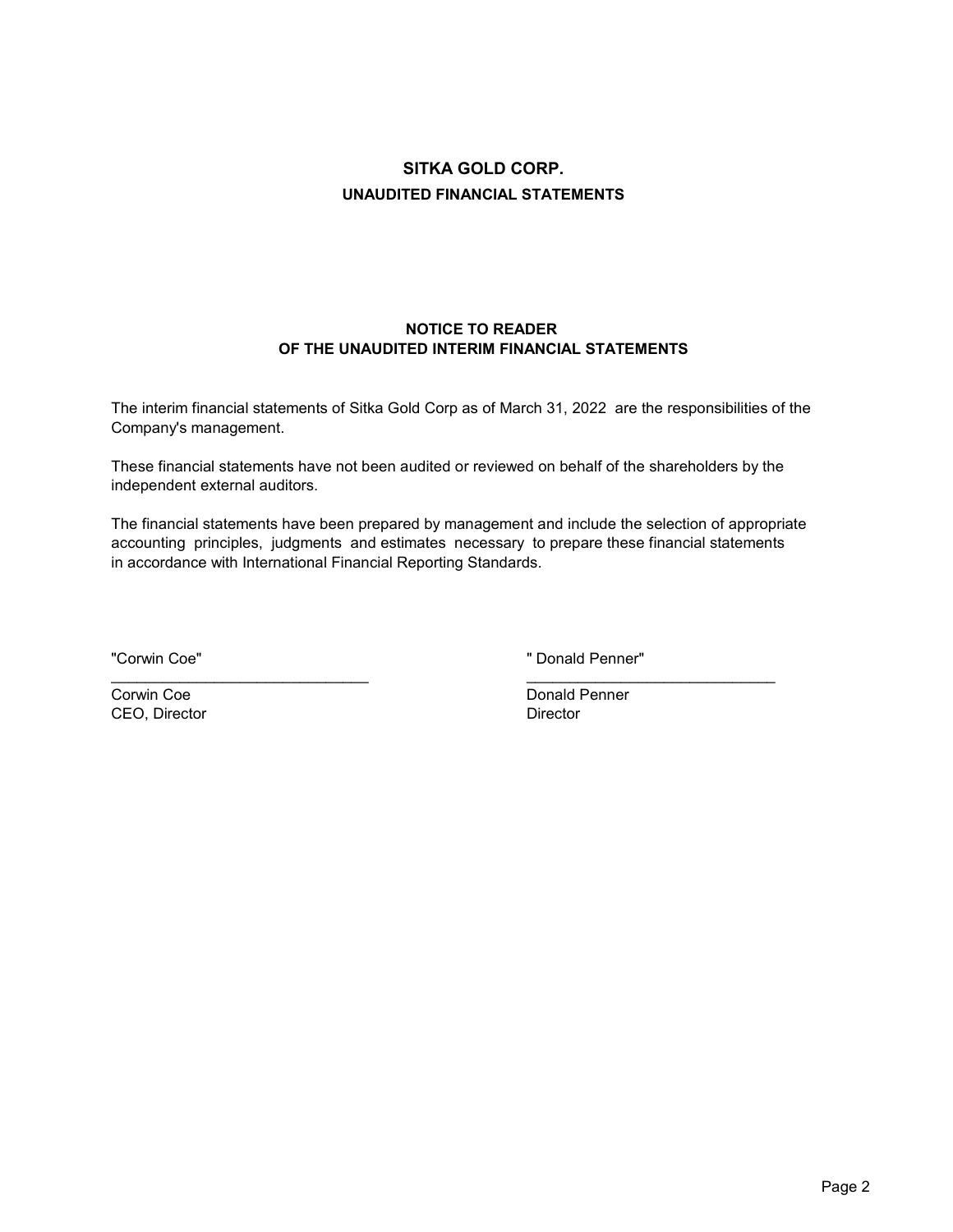# Sitka Gold Corp. Consolidated Statements of Financial Position (Unaudited, Expressed in Canadian Dollars)

| As at                                      | March 31, 2022 | December 31, 2021 |
|--------------------------------------------|----------------|-------------------|
|                                            | \$             | (Audited)<br>\$   |
| <b>ASSETS</b>                              |                |                   |
| <b>Current assets</b>                      |                |                   |
| Cash and cash equivalents (Note 4)         | 3,255,806      | 5,269,198         |
| Accounts receivable                        |                | 13,921            |
| Prepaids (Note 5)                          | 451,089        | 160,789           |
| <b>GST</b> receivable                      | 84,706         | 20,907            |
|                                            | 3,791,601      | 5,464,815         |
| <b>Non- Current Assets</b>                 |                |                   |
| Exploration and evaluation assets (Note 6) | 9,809,967      | 7,889,814         |
| Reclamation bond (Note 6)                  | 60,566         | 58,355            |
|                                            | 13,662,134     | 13,412,984        |
| <b>LIABILITIES</b>                         |                |                   |
| <b>Current liability</b>                   |                |                   |
| Accounts payable and accrued liabilites    | 438,597        | 81,897            |
| Due to related parties (Note 9)            | 565,062        | 565,062           |
| Flow-through share premium liabilities     | 508,362        | 508,362           |
| Loan (note 7)                              | 40,000         | 40,000            |
|                                            | 1,552,021      | 1,195,321         |
| <b>Non-current Liabilities</b>             |                |                   |
| Deferred tax liabilities                   | 53,749         | 53,749            |
|                                            | 1,605,770      | 1,249,070         |
| <b>SHAREHOLDERS' EQUITY</b>                |                |                   |
| Share Capital (Note 8)                     | 14,948,653     | 14,948,653        |
| Reserve                                    | 2,048,146      | 1,768,597         |
| <b>Deficit</b>                             | (4,940,435)    | (4, 553, 336)     |
|                                            | 12,056,364     | 12,163,914        |
| TOTAL SHAREHOLDERS' EQUITY AND LIABILITIES | 13,662,134     | 13,412,984        |

Nature and continuance of operations (Note 1) Commitments and contingencies (Note 6)

## APPROVED ON BEHALF OF THE BOARD

"Corwin Coe" "Donald Penner"

Corwin Coe, Director **Donald Penner**, Director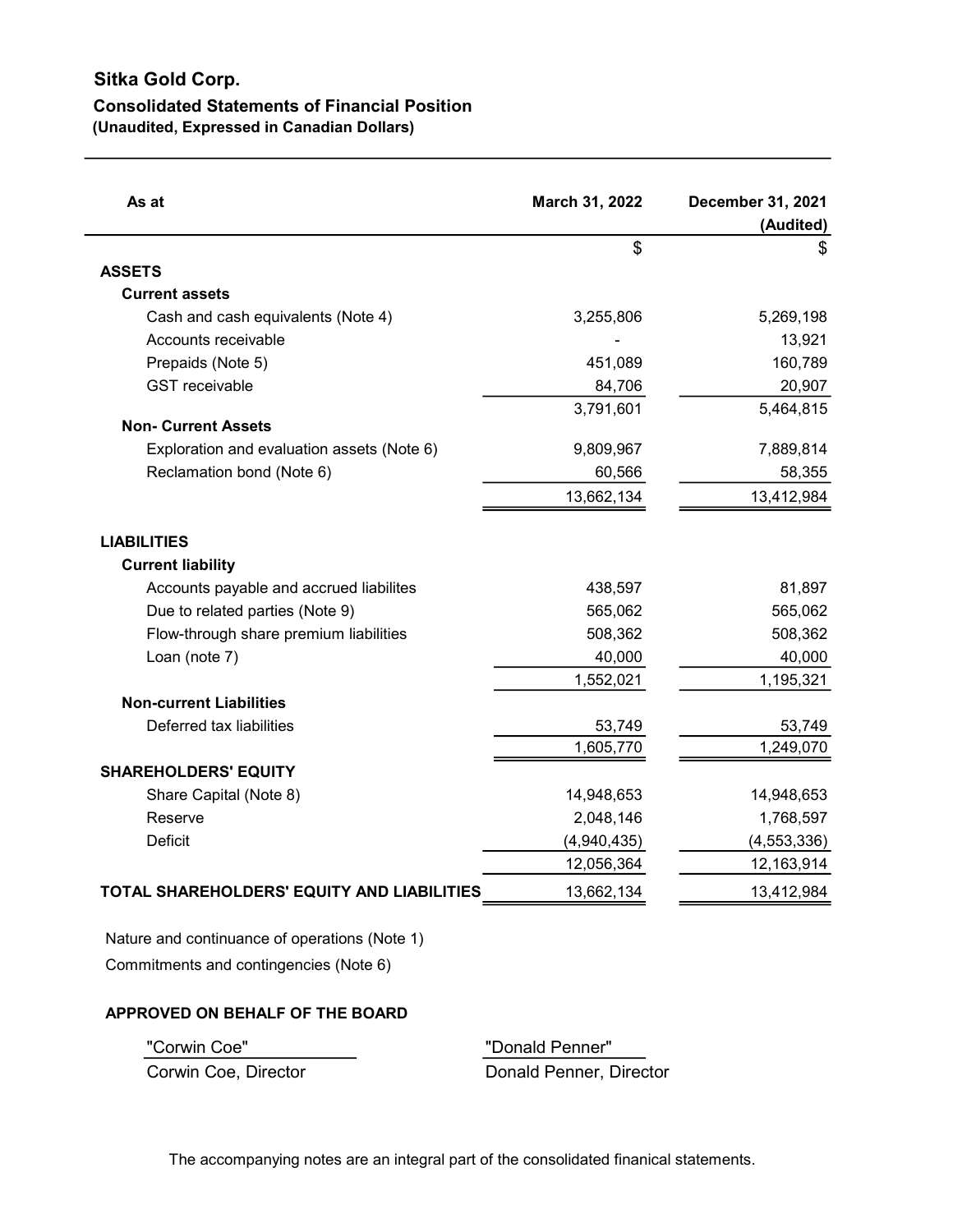# Sitka Gold Corp Consolidated Statements of Comprehensive Loss (Unaudited, Expressed in Canadian Dollars)

|                                                          |   | Quarter ended<br>March 31, 2022 | Quarter ended<br>March 31, 2021 |
|----------------------------------------------------------|---|---------------------------------|---------------------------------|
|                                                          |   | \$                              | \$                              |
| <b>EXPENSES</b>                                          |   |                                 |                                 |
| Administration expenses                                  |   | 28,346                          | 32,814                          |
| Listing and filing fees                                  |   | 2,210                           | 22,219                          |
| Investor relations                                       |   | 52,066                          | 76,561                          |
| Professional fees                                        |   | 16,285                          |                                 |
| Payroll                                                  |   | 7,229                           | 5,605                           |
| Share-based payments (Note 8)                            |   | 279,549                         |                                 |
| Travel and accomodation                                  |   | 1,018                           | 2,276                           |
| <b>LOSS BEFORE OTHER ITEMS</b>                           |   | (386, 703)                      | (139,475)                       |
| <b>OTHER ITEMS</b>                                       |   |                                 |                                 |
| Foreign exchange gain (loss)                             |   | (2,598)                         | 11,778                          |
| Interest and other income                                |   | 2,202                           | 966                             |
|                                                          |   | (396)                           | 12,744                          |
| <b>NET AND COMPREHENSIVE LOSS</b>                        |   | (387,099)                       | (126, 731)                      |
|                                                          |   |                                 |                                 |
| Basic and diluted loss per share                         | S | (0.00)                          | (0.00)                          |
| Weighted average number of shares<br>(basic and diluted) |   | 127,972,032                     | 74,304,534                      |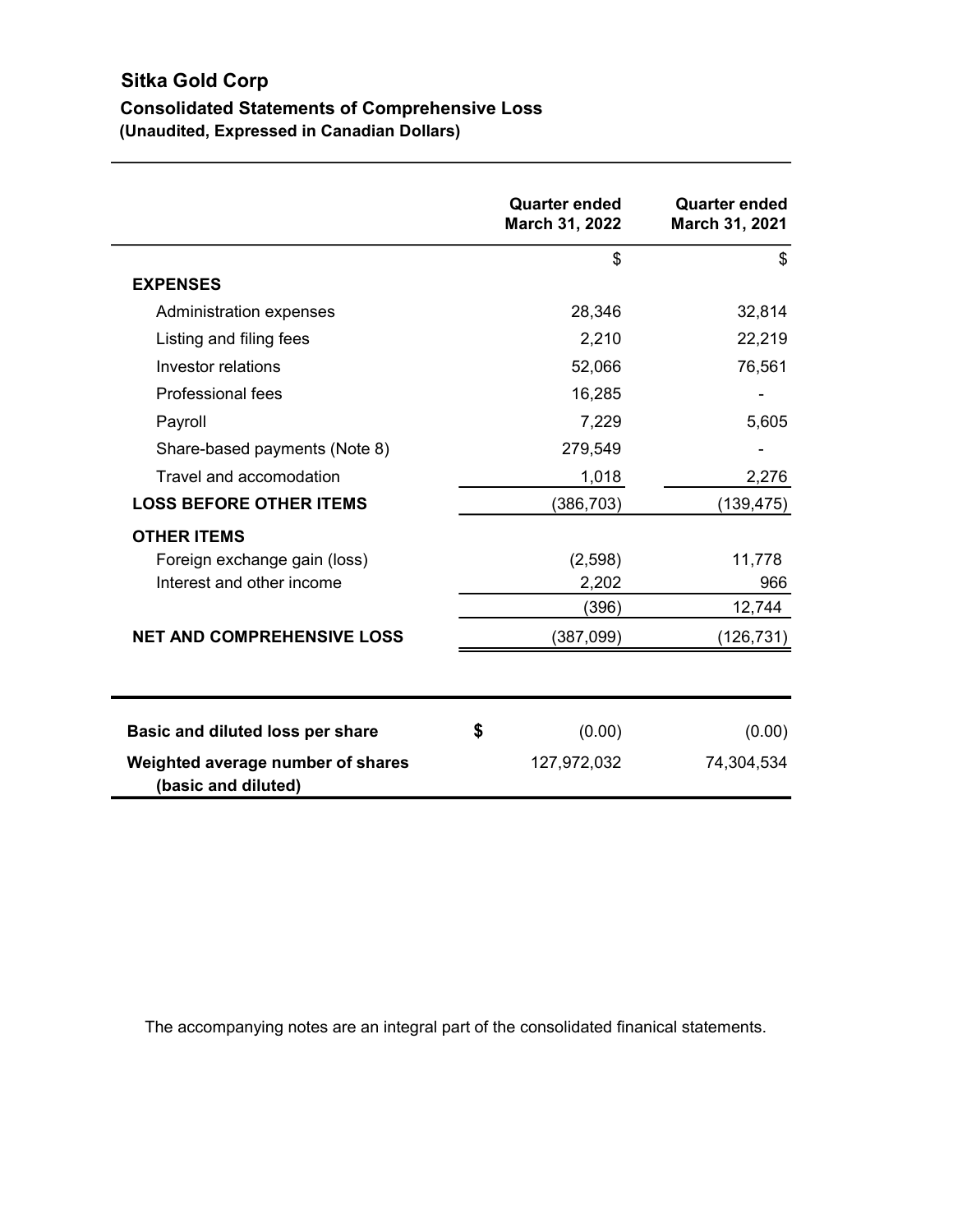## Sitka Gold Corp. Consolidated StatementS of Changes in Shareholders' Equity (Unaudited, Expressed in Canadian Dollars)

|                                                | Common<br><b>Shares</b> |                      |                |               | <b>Total</b><br>Shareholders' |
|------------------------------------------------|-------------------------|----------------------|----------------|---------------|-------------------------------|
|                                                | Outstanding             | <b>Share Capital</b> | <b>Reserve</b> | <b>Defict</b> | <b>Equity</b>                 |
|                                                |                         | \$                   | \$             | \$            | \$                            |
| Balance, December 31, 2020                     | 58,390,396              | 6,973,803            | 722,088        | (3,271,522)   | 4,424,369                     |
| Shares issuance for cash, net of fees (note 8) | 50,945,086              | 5,900,102            | 214,528        |               | 6,114,630                     |
| Shares issuance on warrants excercised         | 207,500                 | 29,200               |                |               | 29,200                        |
| Loss for the period                            |                         |                      |                | (126, 731)    | 126,731)                      |
| Balance, March 31, 2021                        | 109,542,982             | 12,903,105           | 936,616        | (3,398,253)   | 10,441,468                    |
| Shares issuance for cash, net of fees (note 8) | 16,679,050              | 2,613,414            | 61,765         |               | 2,675,179                     |
| Flow-through share premium (note 8)            |                         | (815,766)            |                |               | (815,766)                     |
| Shares issuance on warrants excercised         | 650,000                 | 96,900               |                |               | 96,900                        |
| Shares issuance on stock options excercised    | 200,000                 | 36,000               |                |               | 36,000                        |
| Shares issuance for option agreements (Note 6) | 900,000                 | 115,000              |                |               | 115,000                       |
| Share-based payments (Note 8)                  |                         |                      | 770,216        |               | 770,216                       |
| Loss for the period                            |                         |                      |                | 1,155,083     | (1, 155, 083)                 |
| Balance, December 31, 2021                     | 127,972,032 0           | 14,948,653           | 1,768,597      | (4, 553, 336) | 12,163,914                    |
| Share-based payments (Note 8)                  |                         |                      | 279,549        |               | 279,549                       |
| Loss for the period                            |                         |                      |                | (387,099)     | 387,099)                      |
| Balance, March 31, 2022                        | 127,972,032             | 14,948,653 2,048,146 |                | (4,940,435)   | 12,056,364                    |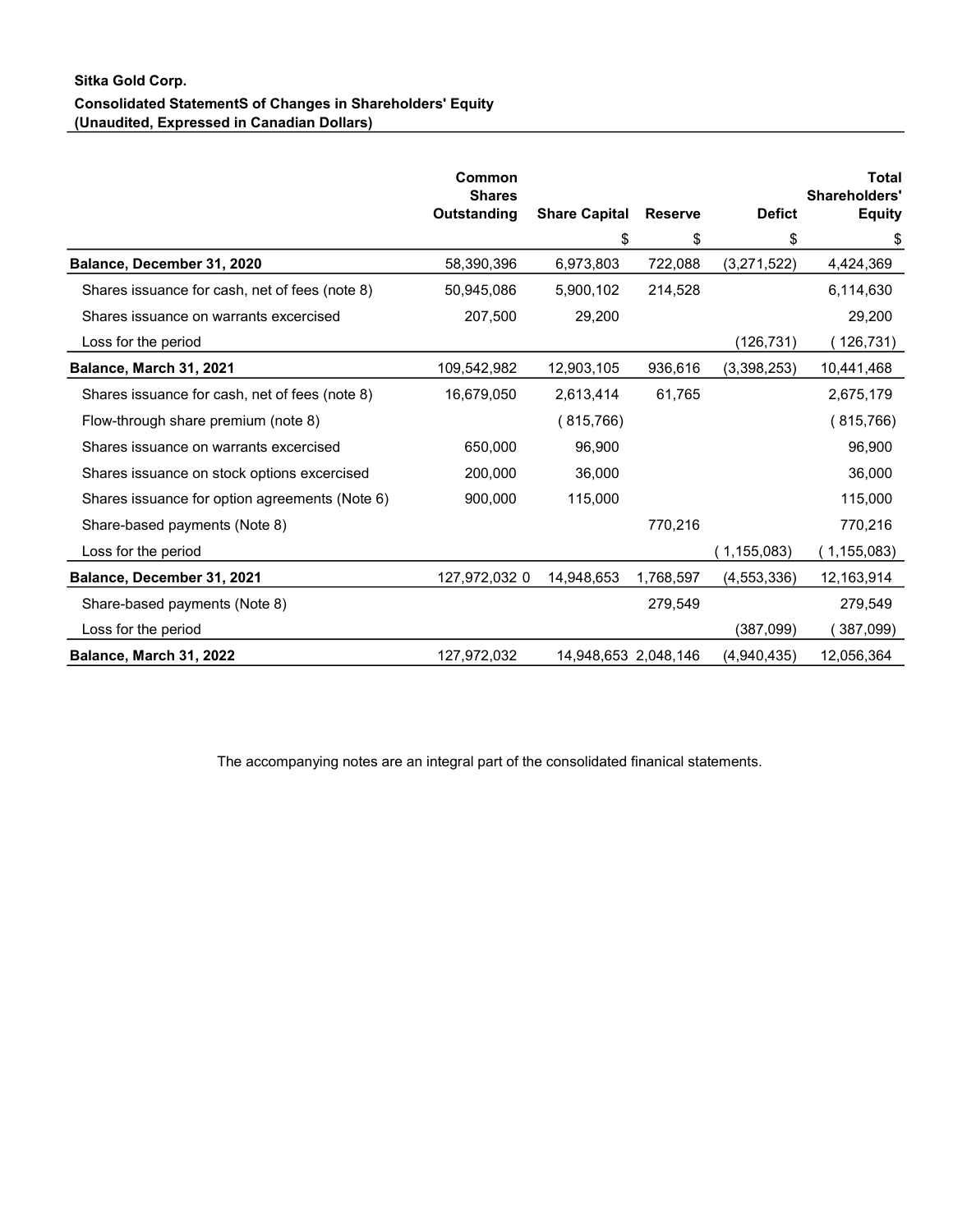# Sitka Gold Corp. Consolidated Statement of Cash Flows (Unaudited, Expressed in Canadian dollars)

|                                                                                        | Quarter ended<br>March 31, 2022 | <b>Quarter ended</b><br>March 31, 2021 |
|----------------------------------------------------------------------------------------|---------------------------------|----------------------------------------|
|                                                                                        | \$                              | \$                                     |
| Cash flows from operating activities                                                   |                                 |                                        |
| Loss for the period                                                                    | (387,099)                       | (126, 731)                             |
| Items not affecting cash                                                               |                                 |                                        |
| Share-based payments                                                                   | 279,549                         |                                        |
| Change in non-cash working capital                                                     |                                 |                                        |
| Accounts receivable                                                                    | 13,921                          |                                        |
| Prepaid                                                                                | (290, 300)                      | (711, 592)                             |
| <b>GST</b> receivable                                                                  | (63, 799)                       | (9, 114)                               |
| Loan                                                                                   |                                 | 60,000                                 |
| Accounts payable and accrued liabilites                                                | (618, 441)                      | 44,351                                 |
| Due to related parties                                                                 |                                 | (382,004)                              |
|                                                                                        | (1,066,169)                     | (1, 125, 090)                          |
| Cash flows from investing activities                                                   |                                 |                                        |
| Exploration and evaluation assets                                                      | (945, 012)                      | (35, 876)                              |
| <b>Reclamation bond</b>                                                                | (2, 211)                        | (13,590)                               |
|                                                                                        | (947, 223)                      | (49, 466)                              |
|                                                                                        |                                 |                                        |
| Cash flows from financing activities<br>Cash payments received from issuance of shares |                                 |                                        |
|                                                                                        |                                 | 6,143,830<br>6,143,830                 |
|                                                                                        |                                 |                                        |
| Increase (decrease) in cash and cash equivalents                                       | (2,013,392)                     | 4,969,274                              |
| Cash and cash equivalents, beginning of period                                         | 5,269,198                       | 725,798                                |
| Cash and cash equivalents, end of period                                               | 3,255,806                       | 5,695,072                              |
|                                                                                        |                                 |                                        |
| Components of cash and cash equivalents:<br>Cash                                       | 1,254,556                       | 543,622                                |
| <b>Short-term investments</b>                                                          | 2,001,250                       | 5,151,450                              |
|                                                                                        | 3,255,806                       | 5,695,072                              |
|                                                                                        |                                 |                                        |
| Non-cash investing activities                                                          | \$                              | \$                                     |
|                                                                                        |                                 |                                        |
| Shares issued for exploration and evalution assets                                     |                                 |                                        |
| Exploration and evaluation expenditures                                                |                                 |                                        |
| In accounts payable and accrued liabilities                                            | 975,141                         |                                        |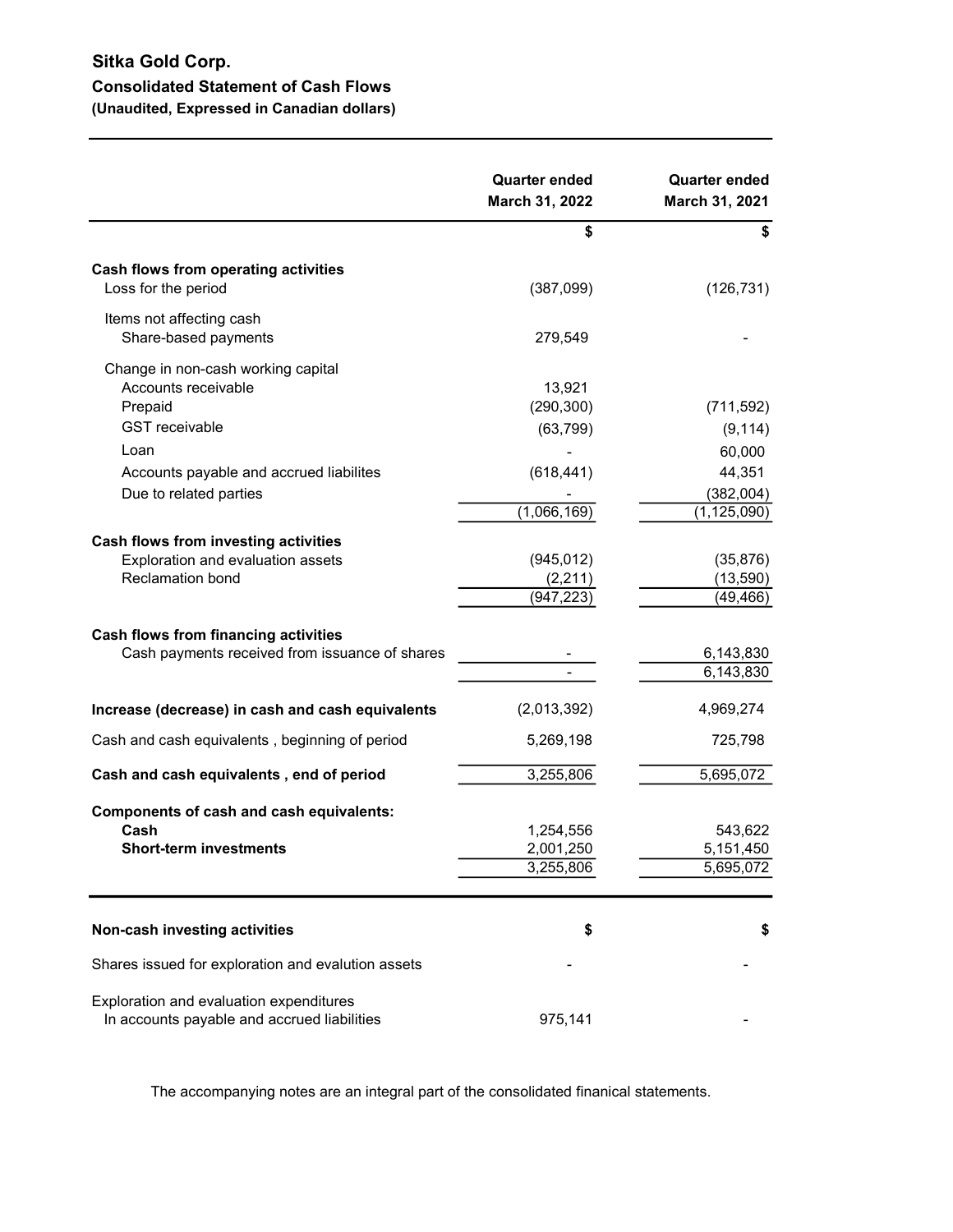#### 1. Nature and continuance of operations

Sitka Gold Corp. (the "Company"), was incorporated on January 13, 2015 under the laws of the province of British Columbia. The Company's principal business activity is the exploration for mineral resources in Nunavut Canada, Nevada USA and Arizona USA and Yukon Canada.

The Company's shares trade on the Canadian Securities Exchange (the "CSE") under the symbol "SIG".

The Company's registered office and principal place of business is Suite 1500, 409 Granville Street, Vancouver, British Columbia, Canada.

These consolidated financial statements have been prepared on a going concern basis which assumes the Company will realize its assets and discharge its liabilities in the normal course of business. The Company's ability to continue as a going concern is dependent upon its ability in the future to achieve profitable operations and, in the meantime, to obtain the necessary financing to meet its obligations and repay its liabilities when they become due. External financing, predominantly by the issuance of equity to the public, will be sought to finance the operations of the Company. Although the Company has a history of raising money, there is no guarantee of this in the future. As a result, there always exists material uncertainty that casts significant doubt about the Company's ability to continue as a going concern. These consolidated financial statements do not include any adjustments to the amounts and classification of assets and liabilities that might be necessary should the Company be unable to continue in business.

The outbreak of the Coronavirus in 2020, also known as "COVID-19", has spread across the globe and is impacting worldwide economic activity. Conditions surrounding the Coronavirus continue to rapidly evolve and government authorities have implemented emergency measures to mitigate the spread of the virus. The outbreak and the related mitigation measures may have an adverse impact on global economic conditions as well as on the Company's business activities. The extent to which the Coronavirus may impact the Company's business activities will depend on future developments, such as the ultimate geographic spread of the disease, the duration of the outbreak, travel restrictions, business disruptions, and the effectiveness of actions taken in Canada and other countries to contain and treat the disease. These events are highly uncertain and as such, the Company cannot determine their financial impact at this time.

## 2. Basis of preparation

(a) Statement of compliance

The consolidated interim financial statements for the quarter ended March 31, 2022 have been prepared in accordance with International Financial Reporting Standards ("IFRS") issued by the International Accounting Standards Board ("IASB") and interpretations of the International Financial Reporting Interpretations Committee ("IFRIC"). Therefore, these financial statements comply with International Accounting Standard ("IAS") 34 "Interim Financial Reporting".

The consolidated financial statements were authorized for issuance on May 26, 2022 by the directors of the Company.

#### (b) Basis of measurement

These financial statements have been prepared on a historical cost basis, modified where applicable. In addition, these consolidated financial statements have been prepared using the accrual basis of accounting except for cash flow information. These consolidated financial statements are presented in Canadian dollars, unless otherwise noted, which is also the Company's functional currency.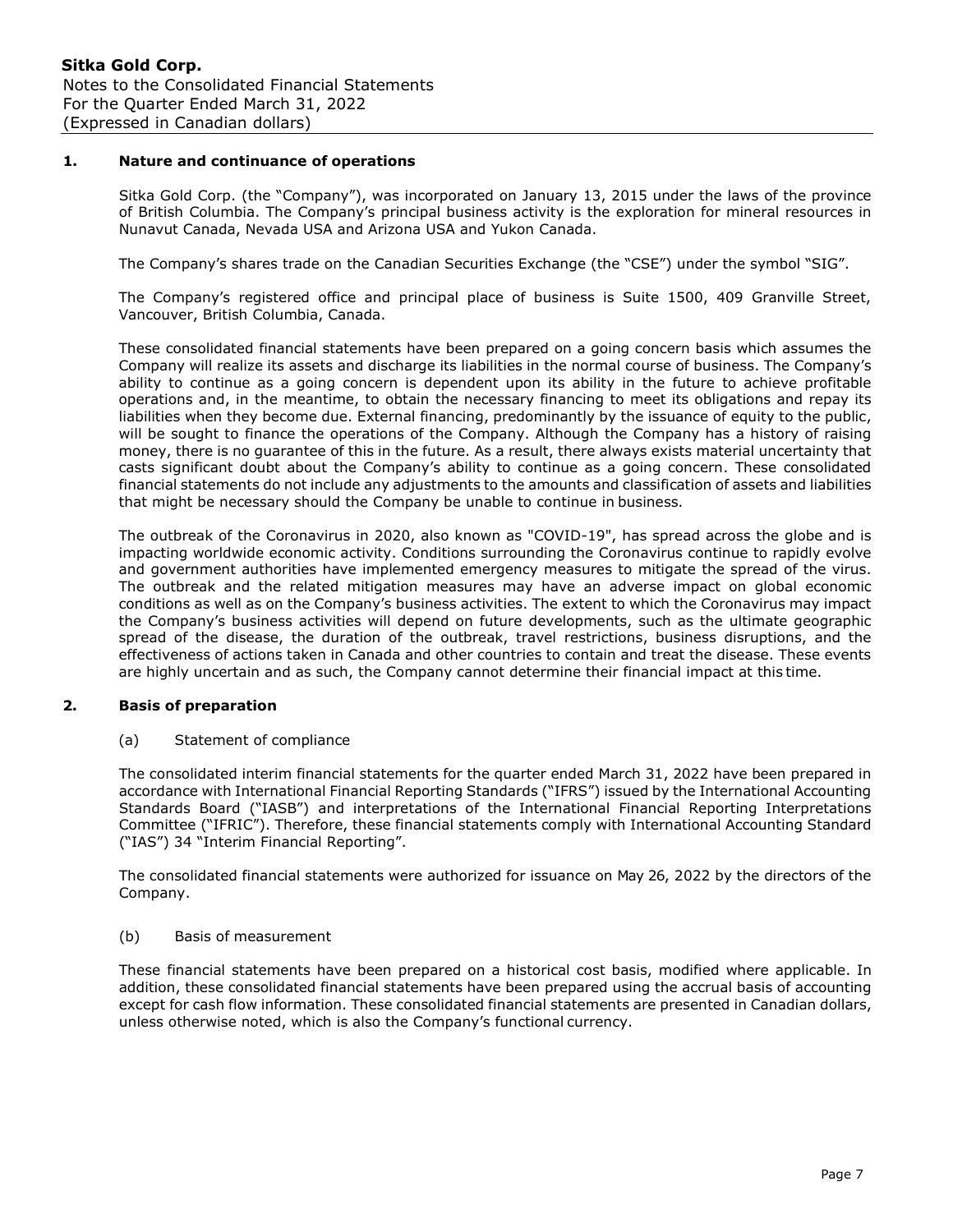## 2. **Basis of preparation** (continued)

#### (c) Principles of consolidation

These consolidated financial statements include the accounts of the Company and its wholly-owned subsidiaries, Arctic Copper Corp. and Sitka Gold (US) Corp. The controlled entity is fully consolidated from the date of acquisition, being the date on which the Company obtains control and continues to be consolidated until the date such control ceases. All intercompany transactions and balances have been eliminated upon consolidation.

#### (d) Significant estimates and assumptions

The preparation of financial statements in accordance with IFRS requires the Company to use judgment in applying its accounting policies and make estimates and assumptions about reported amounts at the date of the financial statements and in the future. The Company's management reviews these estimates and underlying assumptions on an ongoing basis, based on experience and other factors, including expectations of future events that are believed to be reasonable under the circumstances. Revisions to estimates are adjusted for prospectively in the period in which the estimates are revised.

Estimates and assumption where there is significant risk of material adjustments to assets and liabilities in future accounting period include the recoverability of the carry value of the exploration and evaluation assets, the measurements for financial instrument, the recoverability of deferred tax assets and the measurement of Flow-through share premium liabilities.

The preparation of financial statements in accordance with IFRS required the Company to make judgements, apart from those involving estimates, in applying accounting policies. The following are the most significant judgements that management has made in applying the Company's financial statements: the assessment of the Company's ability to continue as a going concern and the classification of exploration and evaluation assets.

## (a) Exploration and evaluation assets

Exploration costs incurred prior to the Company obtaining the legal right to explore an area are expensed in the period in which they are incurred.

Exploration and evaluation expenditures include the costs of acquiring licenses and costs associated with exploration and evaluation activity. Exploration and evaluation costs are capitalized. Option payments are considered acquisition costs provided that the Company has the intention of exercising the underlying option.

Property option agreements are exercisable entirely at the option of the optionee. Therefore, option payments (or recoveries) are recorded when payment is made (or received) and are not accrued.

When a project is deemed to no longer have commercially viable prospects to the Company, exploration and evaluation expenditures in respect of that project are deemed to be impaired. As a result, those exploration and evaluation expenditure costs, in excess of estimated recoveries, are written off to the statement of comprehensive loss/income.

The Company assesses exploration and evaluation assets for impairment when facts and circumstances suggest that the carrying amount of an asset may exceed its recoverable amount.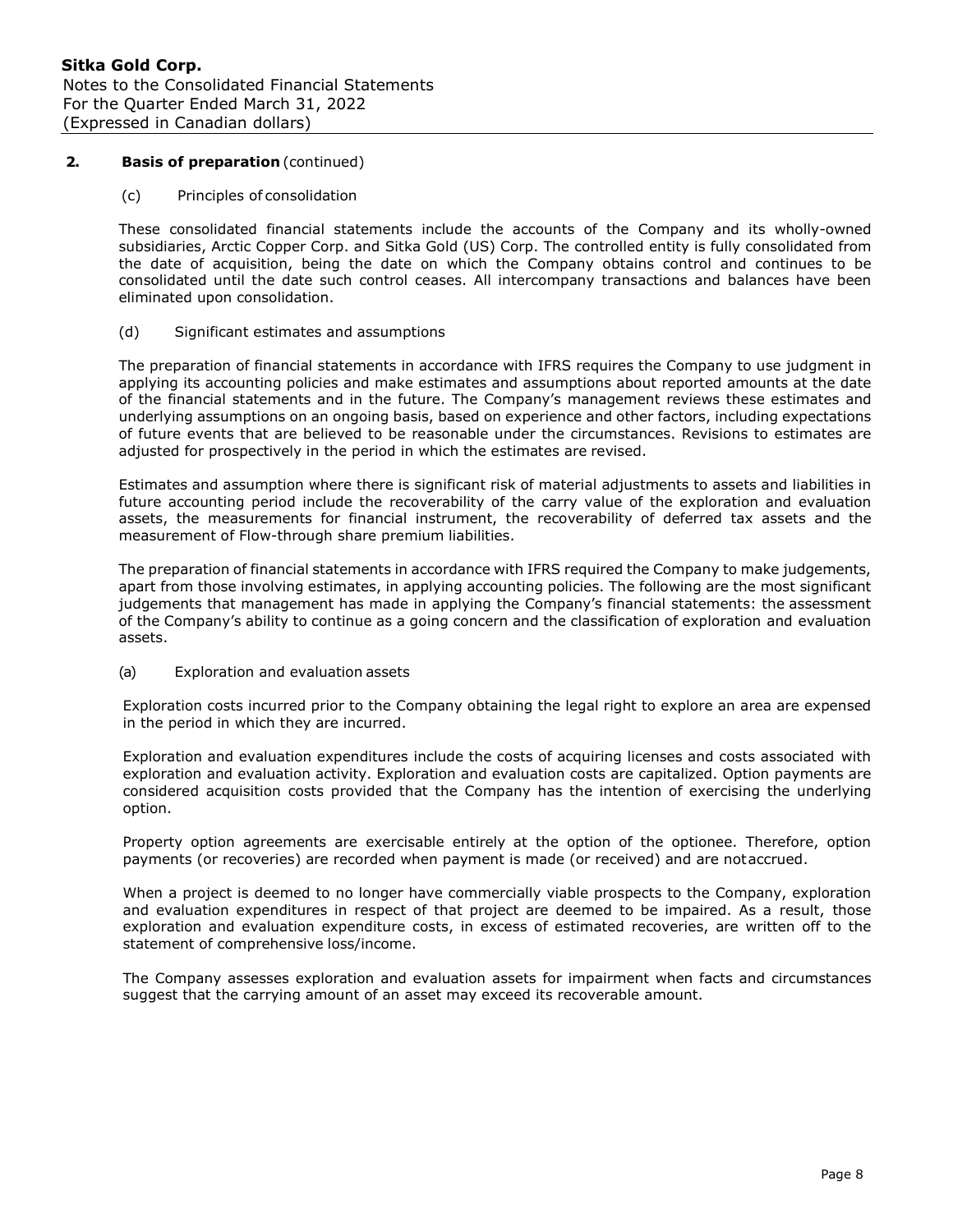#### (b) Impairment of non-financial assets

The carrying amount of the Company's assets is reviewed at each reporting date to determine whether there is any indication of impairment. If such indication exists, the recoverable amount of the asset is estimated in order to determine the extent of the impairment loss. An impairment loss is recognized whenever the carrying amount of an asset or its cash generating unit exceeds its recoverable amount. Impairment losses are recognized in the statement of comprehensive loss.

The recoverable amount of assets is the greater of an asset's fair value less cost to sell and value in use. The estimated future cash flows are discounted to their present value using a pre-tax discount rate that reflects the current market assessments of the time value of money and the risks to the asset. For an asset that does not generate cash inflows largely independent of those from other assets, the recoverable amount is determined for the cash-generating unit to which the asset belongs.

An impairment loss is only reversed if there is an indication that the impairment loss may no longer exist and there has been a change in the estimates used to determine the recoverable amount, however, not to an amount higher than the carrying amount that would have been determined had no impairment loss been recognized in previous years.

(c) Income taxes

#### Current income tax:

Current income tax assets and liabilities for the current period are measured at the amount expected to be recovered from or paid to taxation authorities. The tax rates and tax laws used to compute the amount are those that are enacted or substantively enacted, at the reporting date, in the countries where the Company operates and generates taxable income.

Current income tax relating to items recognized directly in other comprehensive income or equity is recognized in other comprehensive income or equity and not in profit or loss. Management periodically evaluates positions taken in the tax returns with respect to situations in which applicable tax regulations are subject to interpretation and establishes provisions where appropriate.

#### Deferred tax:

Deferred tax is recognized on temporary differences at the reporting date arising between the tax bases of assets and liabilities and their carrying amounts for financial reporting purposes.

The carrying amount of deferred tax assets is reviewed at the end of each reporting period and recognized only to the extent that it is probable that future taxable income will be available to allow all or part of the temporary differences to be utilized. Deferred tax assets and liabilities are measured at the tax rates that are expected to apply to the year when the asset is realized or the liability is settled, based on tax rates (and tax laws) that have been enacted or substantively enacted and are expected to apply by the end of the reporting period. Deferred tax assets and deferred income tax liabilities are offset if a legally enforceable right exists to set off current tax assets against current income tax liabilities and the deferred taxes relate to the same taxable entity and the same taxation authority.

#### (d) Foreign currency translation

The functional currency of each entity is determined using the currency of the primary economic environment in which that entity operates.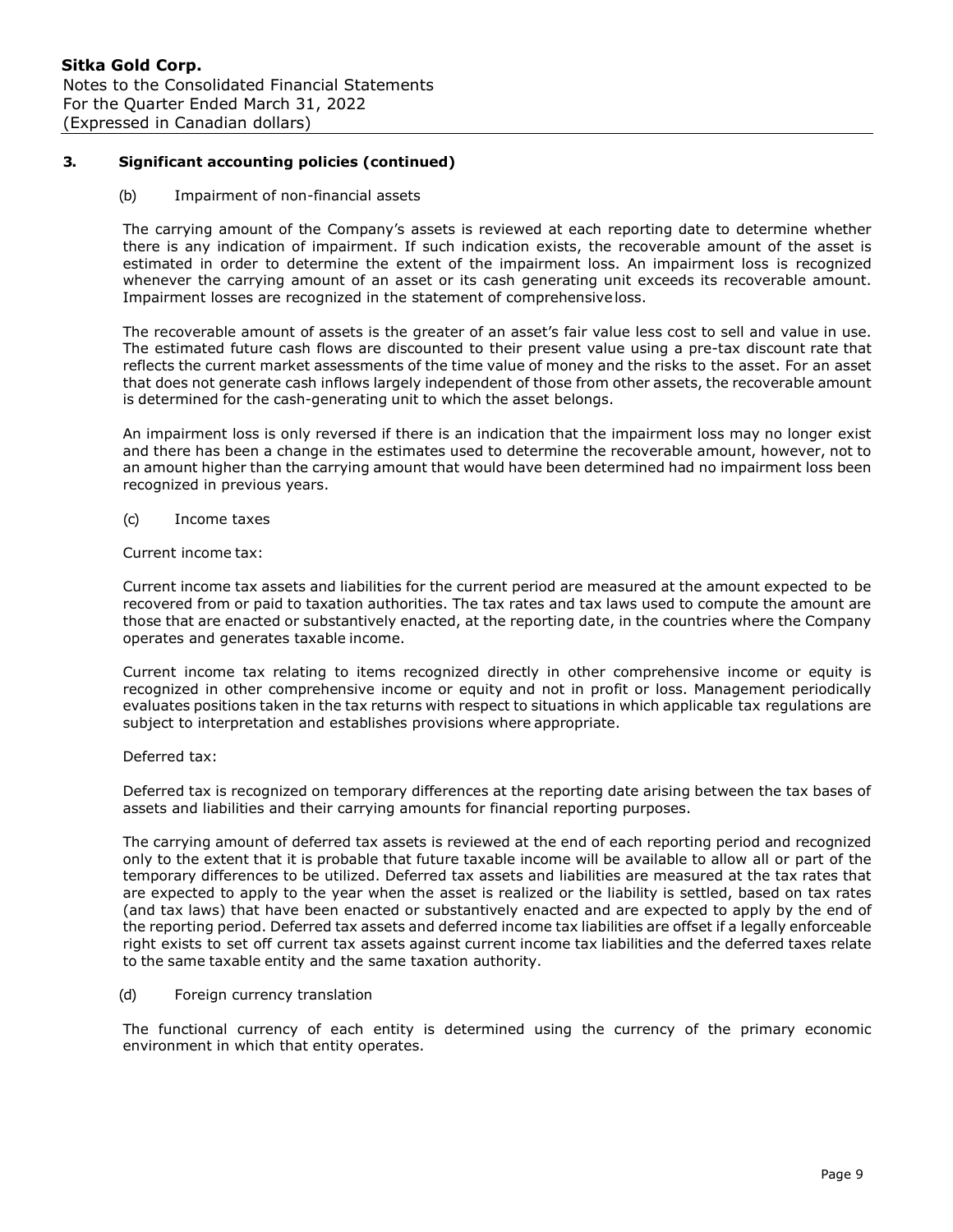The functional and presentation currency, as determined by management, of the Company and its subsidiary is the Canadian dollar.

Foreign currency transactions are translated into functional currency using the exchange rates prevailing at the date of the transaction. Foreign currency monetary items are translated at the period-end exchange rate. Non-monetary items measured at historical cost continue to be carried at the exchange rate at the date of the transaction. Non-monetary items measured at fair value are reported at the exchange rate at the date when fair values were determined.

Exchange differences arising on the translation of monetary items or on settlement of monetary items are recognized in the statement of comprehensive loss in the period in which they arise.

Exchange differences arising on the translation of non-monetary items are recognized in other comprehensive income in to the extent that gains and losses arising on those non-monetary items are also recognized in other comprehensive income. Where the non-monetary gain or loss is recognized in profit or loss, the exchange component is also recognized in profit or loss.

#### (e) Share Capital

Financial instruments issued by the Company are classified as equity only to the extent that they do not meet the definition of a financial liability or financial asset. The Company's common shares, share warrants, options and flow-through shares are classified as equity instruments. Incremental costs directly attributable to the issue of new shares or options are recognized as a deduction from equity, net of tax.

#### (f) Flow-through shares

Resource expenditure deductions for income tax purposes related to exploratory activities funded by flowthrough share arrangements are renounced to investors in accordance with income tax legislation. Pursuant to the terms of the flow-through share agreements, these shares transfer the tax deductibility of qualifying resource expenditures to investors. On issuance, the Company bifurcates the flow-through share into (i) a flow-through share premium, equal to the estimated premium, if any, investors pay for the flow-through feature, which is recognized as a liability, and (ii) share capital. Upon expenses being incurred, the Company derecognizes the liability and recognizes a deferred tax liability for the amount of tax reduction renounced to the shareholders. The premium is recognized as other income and the related deferred tax is recognized as a tax provision.

Proceeds received from the issuance of flow-through shares are restricted to be used only for Canadian resource property exploration expenditures within a two-year period.

The Company may also be subject to a Part XII.6 tax on flow-through proceeds renounced under the Lookback Rule, in accordance with Government of Canada flow-through regulations. When applicable, this tax is accrued as a financial expense until qualifying expenditures are incurred.

### (g) Financial instruments

A financial instrument is any contract that gives rise to a financial asset of one entity and a financial liability or equity instrument of another entity.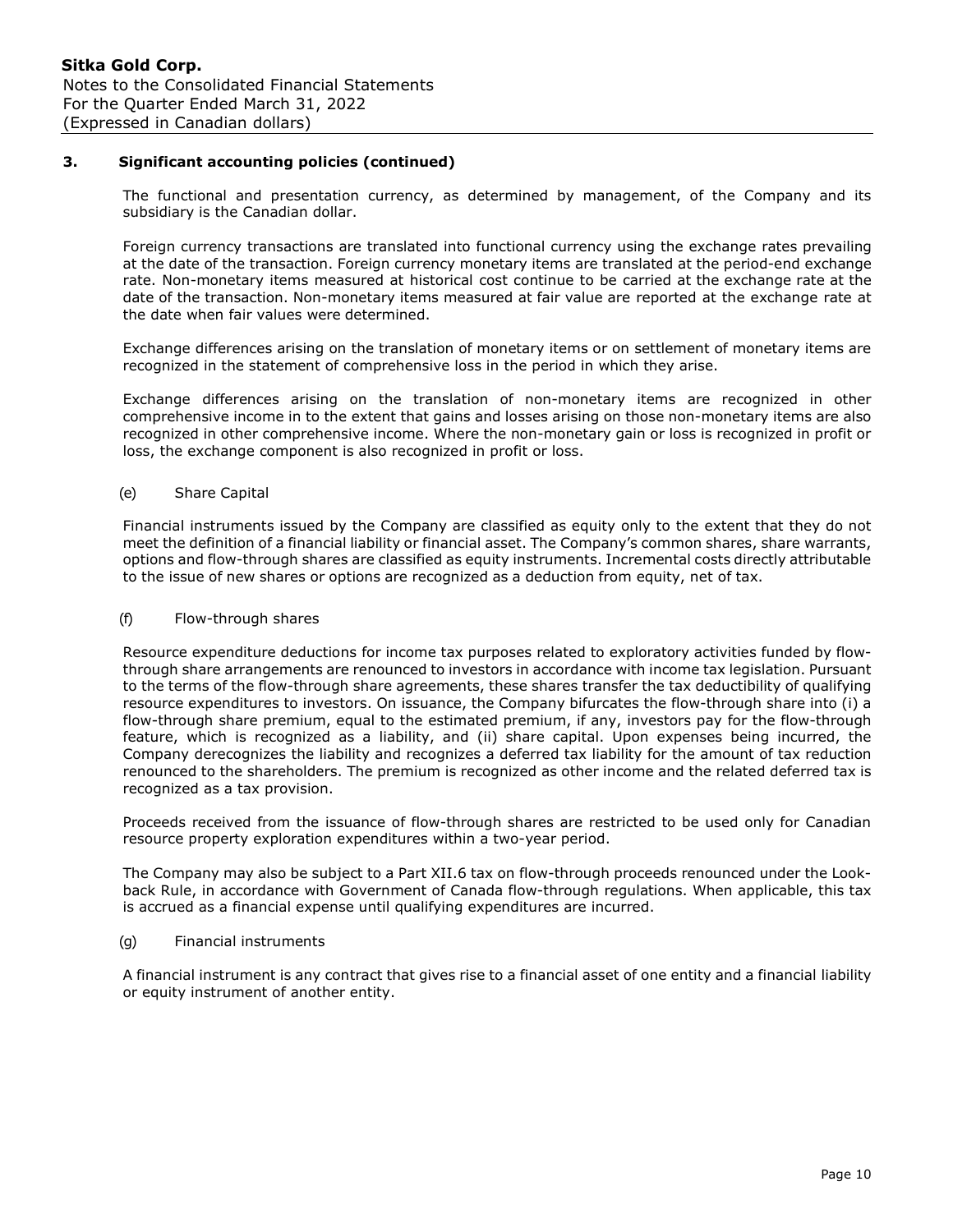### Financial assets

On initial recognition, financial assets are recognized at fair value and are subsequently classified and measured at: (i) amortized cost; (ii) fair value through other comprehensive income ("FVOCI"); or (iii) fair value through profit or loss ("FVTPL"). The classification of financial assets is generally based on the business model in which a financial asset is managed and its contractual cash flow characteristics. A financial asset is measured at fair value net of transaction costs that are directly attributable to its acquisition except for financial assets at FVTPL where transaction costs are expensed. All financial assets not classified and measured at amortized cost or FVOCI are measured at FVTPL. On initial recognition of an equity instrument that is not held for trading, the Company may irrevocably elect to present subsequent changes in the investment's fair value in other comprehensive income.

The classification determines the method by which the financial assets are carried on the statement of financial position subsequent to inception and how changes in value are recorded. Cash and cash equivalent is measured at FVTPL. Receivables are measured at amortized cost.

#### Impairment of financial assets

IFRS 9 uses the expected credit loss ("ECL") model. The credit loss model groups receivables based on similar credit risk characteristics and days past due in order to estimate bad debts. The ECL model applies to the Company's receivables.

#### Impairment

An 'expected credit loss' impairment model applies which requires a loss allowance to be recognized based on expected credit losses. The estimated present value of future cash flows associated with the asset is determined and an impairment loss is recognized for the difference between this amount and the carrying amount as follows: the carrying amount of the asset is reduced to estimated present value of the future cash flows associated with the asset, discounted at the financial asset's original effective interest rate, either directly or through the use of an allowance account and the resulting loss is recognized in profit or loss for the period.

In a subsequent period, if the amount of the impairment loss related to financial assets measured at amortized cost decreases, the previously recognized impairment loss is reversed through profit or loss to the extent that the carrying amount of the investment at the date the impairment is reversed does not exceed what the amortized cost would have been had the impairment not been recognized.

#### Financial liabilities

Financial liabilities are designated as either: (i) fair value through profit or loss; or (ii) other financial liabilities. All financial liabilities are classified and subsequently measured at amortized cost except for financial liabilities at FVTPL. The classification determines the method by which the financial liabilities are carried on the statement of financial position subsequent to inception and how changes in value are recorded. Trade payables are classified under other financial liabilities and carried on the statement of financial position fair value through profit or loss.

The Company derecognizes a financial liability when its contractual obligations are discharged or cancelled or expire. The Company also derecognizes a financial liability when the terms of the liability and modified instrument are substantially different, in which case a new financial liability based on the modified terms is recognized at fair value. Gains and losses on derecognition are generally recognized in profit or loss.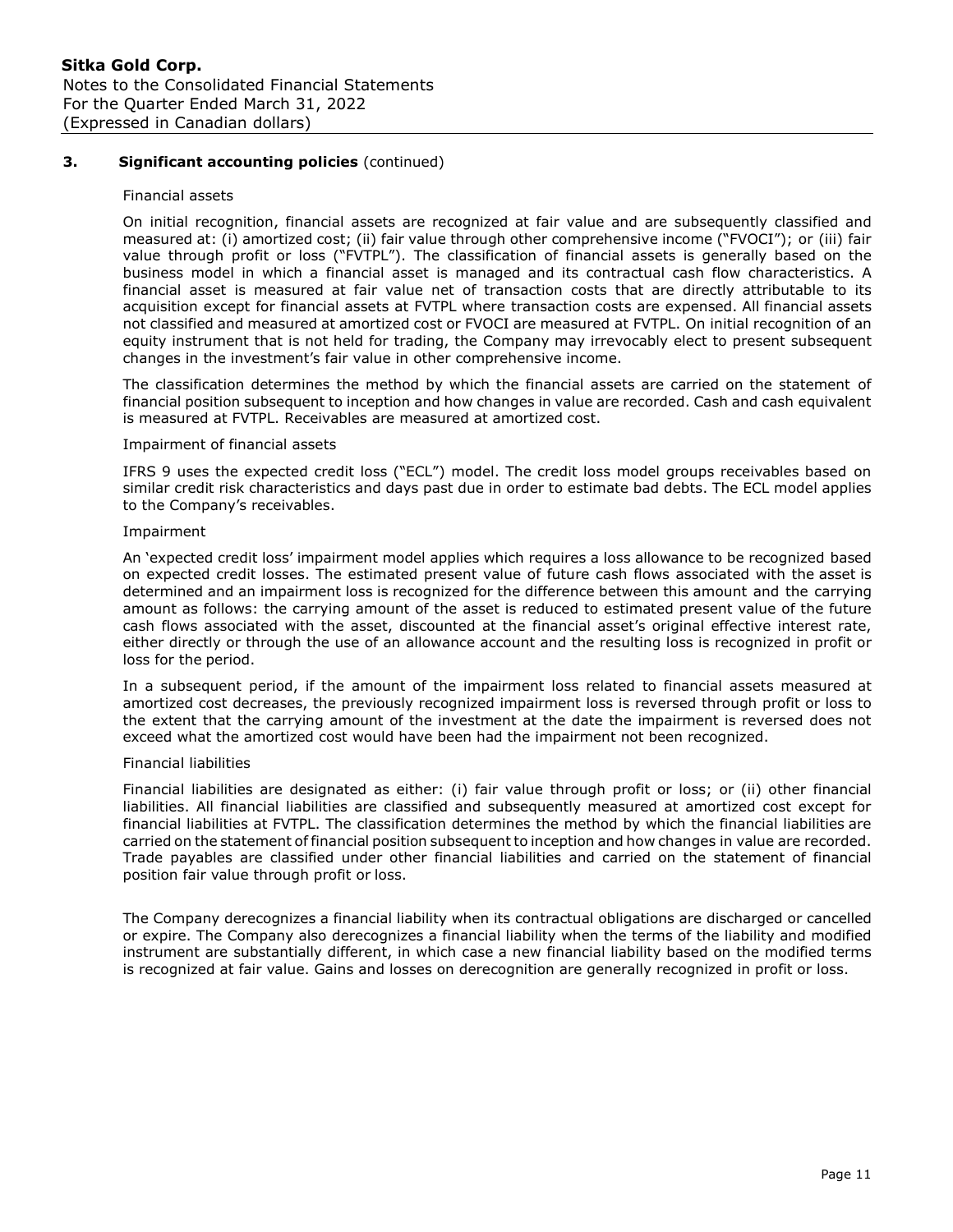### (h) Share-based payments

Share-based payments to employees are measured at the fair value of the instruments issued and amortized over the vesting periods. Share-based payments to non-employees are measured at the fair value of goods or services received or the fair value of the equity instruments issued, if it is determined the fair value of the goods or services cannot be reliably measured, and are recorded at the date the goods or services are received. The corresponding amount is recorded to the share- based payment reserve. The fair value of options is determined using the Black–Scholes Option pricing model. The number of shares and options expected to vest is reviewed and adjusted at the end of each reporting period such that the amount recognized for services received as consideration for the equity instruments granted shall be based on the number of equity instruments that eventually vest.

#### (i) Asset retirement obligation

A legal or constructive obligation to incur restoration, rehabilitation and environmental costs arises when environmental disturbance is caused by the exploration, development or ongoing production of a mineral property interest. Such costs arising for the decommissioning of plant and other site preparation work, discounted to their net present value, are provided for and capitalized at the start of each project to the carrying value of the asset, as soon as the obligation to incur such costs arises. Risk-free discount rates using pre-tax rates that reflect the time value of money are used to calculate the net present value. The Company records a provision for environmental rehabilitation in the financial statements when it is incurred and capitalizes this amount as an increase in the carrying amount of the related asset. These costs are charged against profit or loss over the economic life of the related asset, through amortization using either the unit-of-production or the straight-line method. The related liability is adjusted each period for the unwinding of the discount rate and for changes to the current market-based discount rate, amount or timing of the underlying cash flows needed to settle the obligation. Costs for restoration of subsequent site damage which is created on an ongoing basis during production are provided for at their net present values and charged against profits as extraction progresses.

(j) Accounting Standards and Interpretations Issued but Not Yet Adopted

The Company anticipates that the application of the above new and revised standards, amendments and interpretations will have no material impact on its results and financial position. Disclosure changes are anticipated.

## 4. Cash and cash equivalents

|                  | March 31, 2022 | March 31, 2021 |
|------------------|----------------|----------------|
| Cash             | \$1,254,556    | \$543,622      |
| Cash equivalents | 2,001,250      | 5,151,450      |
| Total            | \$3,255,806    | \$5,695,072    |

The Company's cash equivalents consist of Guaranteed Investment Certificate (GIC) which can be redeemed at any time. As at March 31, 2022, the GIC bears variable interest at 0.25% (2021 – 0.25%) per annum and matures on January 6, 2023.

## 5. Prepaids

During the quarter ended March 31, 2022, the Company made prepayments for exploration costs, administration fees and market consultation services. As of March 31, 2022, the balance of prepaids is \$451,089 (2021 - \$760,935)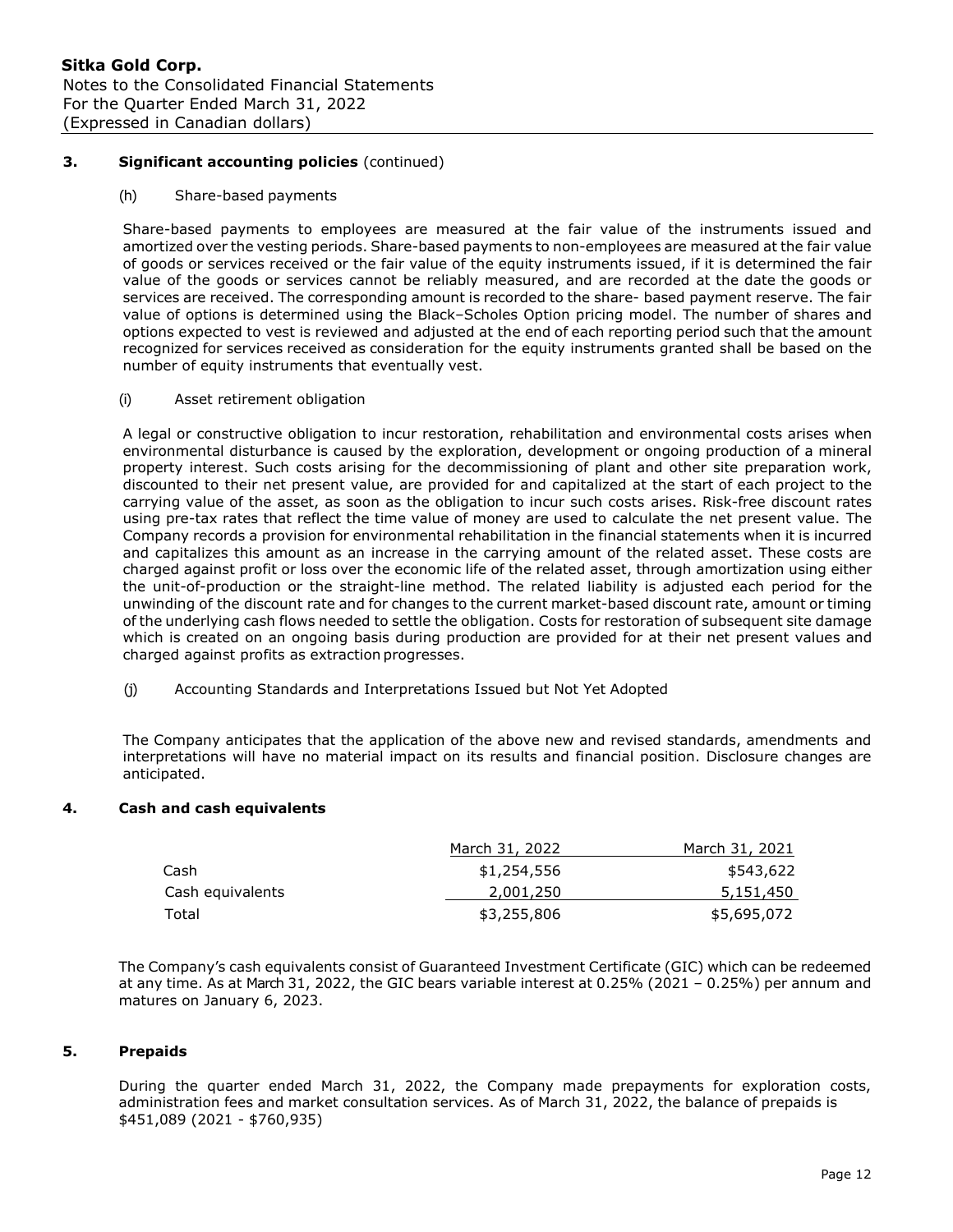## Sitka Gold Corp. Notes to the Consolidated Financial Statements For the Quarter Ended March 31, 2022 (Expressed in Canadian dollars)

## 6. Exploration and evaluation assets

A continuity of the Company's exploration and evaluation assets is as follows:

|                                 | Coppermine<br>River<br>Property,<br>Nunavut | Alpha Gold<br>Property,<br>Nevada | <b>Burro Creek</b><br>Property,<br>Arizona | OGI<br>Property,<br>Yukon | Other<br>Yukon<br>Properties | Total       |
|---------------------------------|---------------------------------------------|-----------------------------------|--------------------------------------------|---------------------------|------------------------------|-------------|
| Balance, December 31, 2020      | 217,095                                     | 386,184                           | 1,398,917                                  | 189,024                   | 1,852,019                    | 4,043,239   |
| Claim fees and Staking costs    |                                             | 88,531                            | 7,497                                      | 9,561                     | 5,765                        | 111,354     |
| Geological and analytical costs |                                             | 289,233                           | 130,447                                    | 180,244                   | 1,032,268                    | 1,632,192   |
| Drilling costs                  | 12,915                                      | 184,987                           |                                            | $\overline{\phantom{a}}$  | 887,119                      | 1,085,021   |
| Camp costs                      |                                             |                                   |                                            |                           | 444,371                      | 444,371     |
| Helicopter costs                |                                             |                                   |                                            |                           | 66,156                       | 66,156      |
| Travel and accommodation        |                                             | 4,108                             |                                            |                           | 34,145                       | 38,253      |
| Transportation costs            |                                             | 5,818                             |                                            |                           | 50,081                       | 55,899      |
| Equipment and supplies          |                                             | 37,489                            | 3,556                                      |                           | 64,287                       | 105,332     |
| Total exploration costs         |                                             | 610,166                           | 141,500                                    | 189,805                   | 2,584,192                    | 3,538,578   |
| Acquisition costs               |                                             | 12,100                            | 260,000                                    | 33,000                    | 117,000                      | 422,100     |
| Yukon Government Incentive      |                                             |                                   |                                            |                           | (114, 103)                   | (114, 103)  |
| Total 2021 additions            |                                             | 622,266                           | 401,500                                    | 222,805                   | 2,587,089                    | 3,846,575   |
| Balance, December 31, 2021      | 217,095<br>\$                               | \$1,008,450                       | \$1,800,417                                | 411,829<br>\$             | \$4,439,108                  | \$7,889,814 |
| Claim fees and Staking costs    |                                             |                                   |                                            |                           | 2,400                        | 2,400       |
| Geological and analytical costs |                                             |                                   |                                            |                           | 395,184                      | 395,184     |
| Drilling costs                  |                                             |                                   |                                            |                           | 848,601                      | 848,601     |
| Camp costs                      |                                             |                                   |                                            |                           | 314,875                      | 314,875     |
| Helicopter costs                |                                             |                                   |                                            |                           | 4,544                        | 4,544       |
| Travel and accommodation        |                                             |                                   |                                            |                           | 1,090                        | 1,090       |
| Transportation costs            |                                             |                                   |                                            |                           | 182,330                      | 182,330     |
| Equipment and supplies          |                                             |                                   |                                            |                           | 214,528                      | 214,528     |
| Total exploration costs         |                                             |                                   |                                            |                           | 1,963,552                    | 1,963,552   |
| Yukon Government Incentive      |                                             |                                   |                                            |                           | (43, 399)                    | (43, 399)   |
| Total 2022 additions            |                                             |                                   |                                            |                           | 1,920,153                    | 1,920,153   |
| Balance, March 31, 2022         | \$<br>217,095                               | \$1,008,450                       | \$1,800,417                                | 411,829<br>\$             | \$6,359,261                  | \$9,809,967 |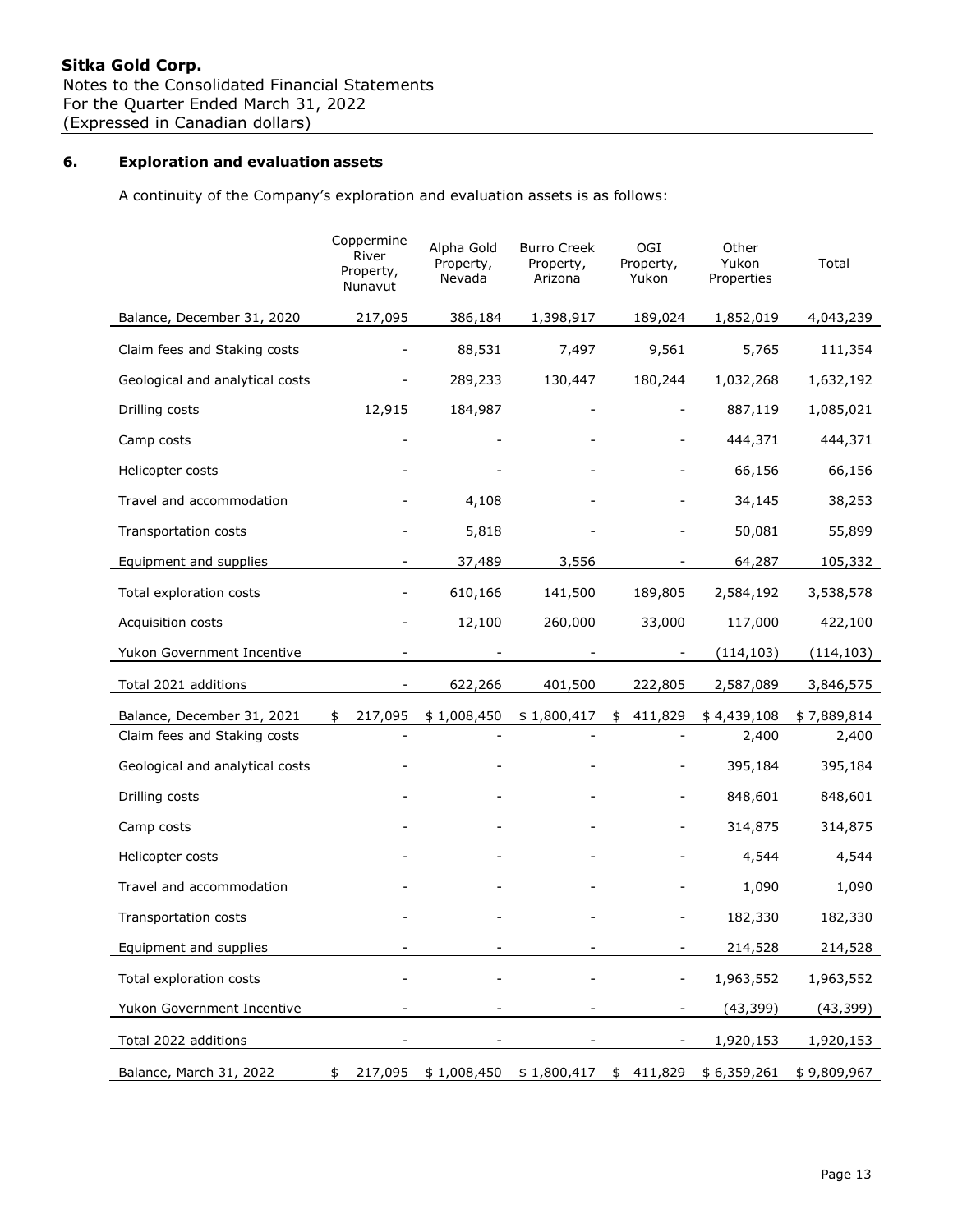#### (a) Coppermine River Property, Nunavut

The Company has staked 45 mineral claims which form the Coppermine River Project in the northwest region of Nunavut.

#### (b) Adobe Gold Property, Nevada, USA

On December 8, 2015, the Company entered into an option agreement with Intercept Minerals Corporation ("Intercept"), whereby the Company has the option to acquire 60% of Intercept's interest in the Adobe Gold Property.

During the year ended December 31, 2019, the Company relinquished its option on the Adobe Gold Property, and wrote off all acquisition costs and exploration expenditures incurred by the Company of \$834,556.

In February 2018, the Company paid \$24,564 for a reclamation bond with the Bureau of Land Management in the State of Nevada ("BLM") to insure the completion of future asset retirement obligations as estimated utilizing a standardized reclamation cost estimating system for the State of Nevada. In November 2020, BLM partially refunded the reclamation bond in the amount of \$14,876.

#### (c) Alpha Gold Property, Nevada, USA

In January 2018, the Company entered into an agreement with Objective Exploration LLC, a company controlled by an officer of the Company to acquire 100% of Objective's interest in the Alpha Gold Property located in Eureka County, Nevada, subject to the following terms:

- (i) grant a  $1.5\%$  NSR with the right to purchase all of the NSR for US\$3,000,000;
- (ii) starting May 7, 2019, pay US\$10,000 annually (paid), as an advance royalty until 2039 or until purchase of NSR;
- (iii) pay US\$10,000 annually in cash or shares after 10,000 feet of drilling has been conducted on the property until 2039 or until purchase of the NSR;
- (iv) pay an additional US\$20,000 annually in cash or shares after 50,000 feet of drilling has been conducted on the property until 2039 or until purchase of the NSR; and
- (v) pay all fees to file and maintain the property

As of March 31, 2022, the Company paid \$50,878 for a reclamation bond with the Bureau of Land Management in the State of Nevada to insure the completion of future asset retirement obligations as estimated utilizing a standardized reclamation cost estimating system for the State of Nevada.

As of March 31, 2022, the Company incurred total acquisition and exploration expenditures of \$1,008,450 relating to the Alpha Gold Property.

## (d) Burro Creek Property, Arizona, USA

On September 17, 2018, the Company entered into an option agreement ("Option Agreement") with Coelton Ventures Ltd. ("Coelton") controlled by a director of the Company, to acquire a 100% interest in the Burro Creek Property located in Mohave County, Arizona, USA, by completing the following:

(i) Within 30 days of the Company receiving conditional acceptance of this Option Agreement from the CSE making a payment of \$50,000 and issuing 500,000 common shares of the Company to Coelton (paid and issued);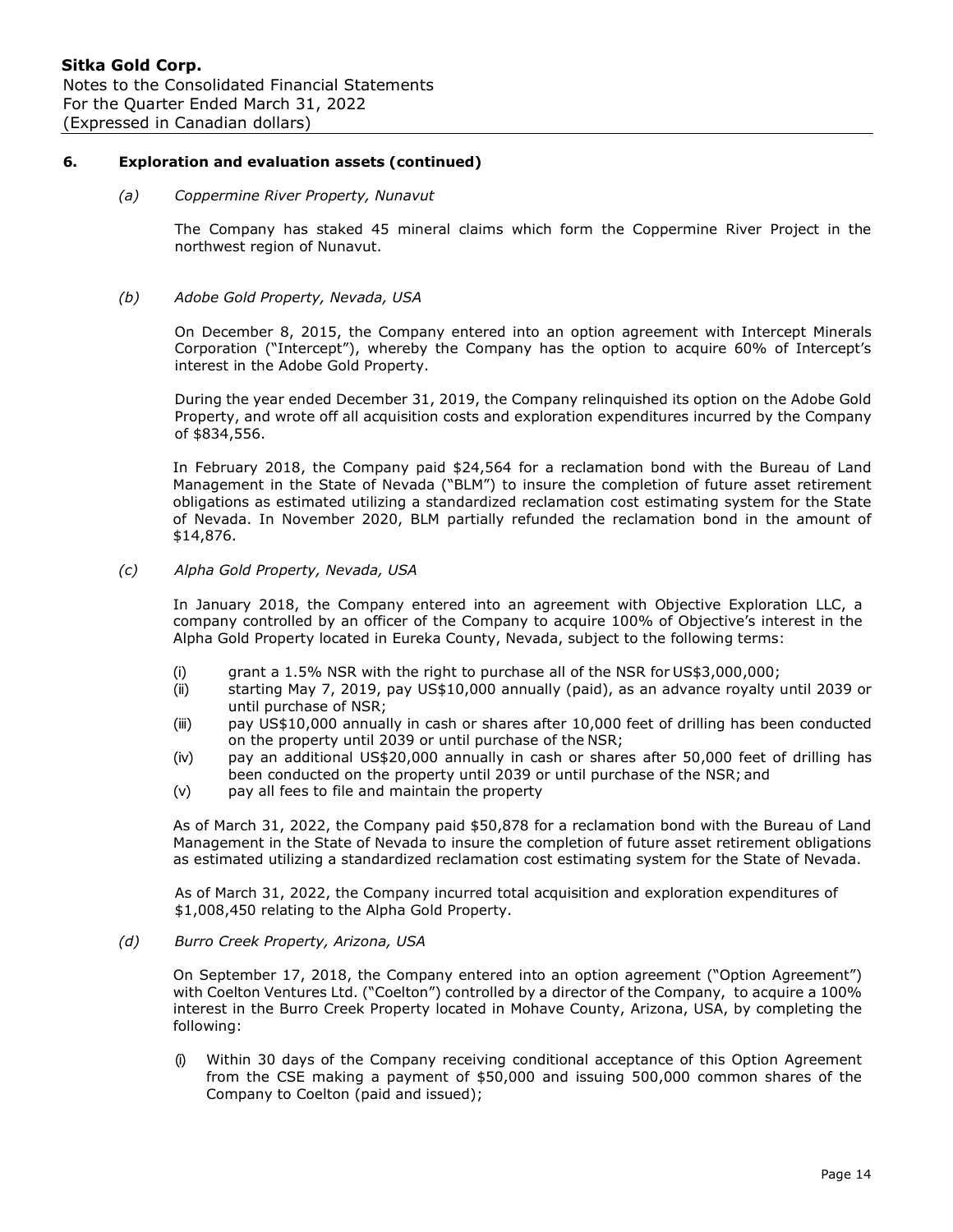- (ii) Making a further cash payment of \$50,000 and a further share issuance of 500,000 common shares to Coelton (paid and issued) and completing a cumulative total of \$100,000 in expenditures (incurred) on the Property by September 17, 2019;
- $(i)$  Making a further cash payment of \$150,000, a further share issuance of 500,000 common shares to Coelton (paid and issued) and completing a cumulative total of \$250,000 in expenditures (incurred) on the Property by September 17, 2020;
- (iv) Making a further cash payment of \$200,000, a further share issuance of 500,000 common shares (paid and issued) to Coelton and completing a cumulative total of \$1,000,000 in expenditures (incurred) on the Property by September 17, 2021;
- (v) Making a further cash payment of \$300,000, a further share issuance of 500,000 common shares to Coelton and completing a cumulative total of \$3,000,000 in expenditures on the Property by September 17, 2023;
- (vi) Making a further share disbursement of 1,000,000 Common Shares to Coelton and completing a cumulative total of \$4,000,000 in expenditures on the Property by September 17, 2024; and
- (vii) Making a further share disbursement of 1,000,000 common shares to Coelton by September 17, 2025.
- (e) OGI Property, Yukon

In August 2020, the Company entered into an option agreement with Fox Exploration Limited("Fox"), a company controlled by a director of the Company, whereby the Company can acquire a 100% interest in the OGI Property located in Yukon's prolific Tombstone Gold Belt, subject to the following terms:

- (1) pay Fox \$225,000 in aggregate:
	- (i)  $$10,000$  within five days of approval date (paid);
	- (ii) \$15,000 on or before December 31, 2020 (paid);
	- (iii) \$20,000 on or before December 31, 2021 (paid);
	- (iv) \$30,000 on or before December 31, 2022;
	- (v) \$50,000 on or before December 31, 2023; and
	- (vi) \$100,000 on or before December 31, 2024.
- (2) incur Expenditures in the aggregate amount of not less than \$2,500,000 as follows:
	- (i) in the amount of  $$100,000$  on or before December 31, 2020 (incurred);
	- (ii) in the aggregate amount of  $$200,000$  on or before December 31, 2021 (incurred);
	- (iii) in the aggregate amount of \$500,000 on or before December 31, 2022;
	- (iv) in the aggregate amount of  $$1,250,000$  on or before December 31, 2023; and
	- (v) in the aggregate amount of \$2,500,000 on or before December 31, 2024.
- (3) issue 1,000,000 Common Shares in aggregate to Fox as follows:
	- (i) 100,000 Common Shares within five days of approval date (issued);
	- (ii) an additional 100,000 Common Shares on or before December 31, 2020 (issued);
	- (iii) an additional 100,000 Common Shares on or before December 31, 2021 (issued);
	- (iv) an additional 200,000 Common Shares on or before December 31, 2022;
	- (v) an additional 200,000 Common Shares on or before December 31, 2023; and
	- (vi) an additional 300,000 Common Shares on or before December 31, 2024.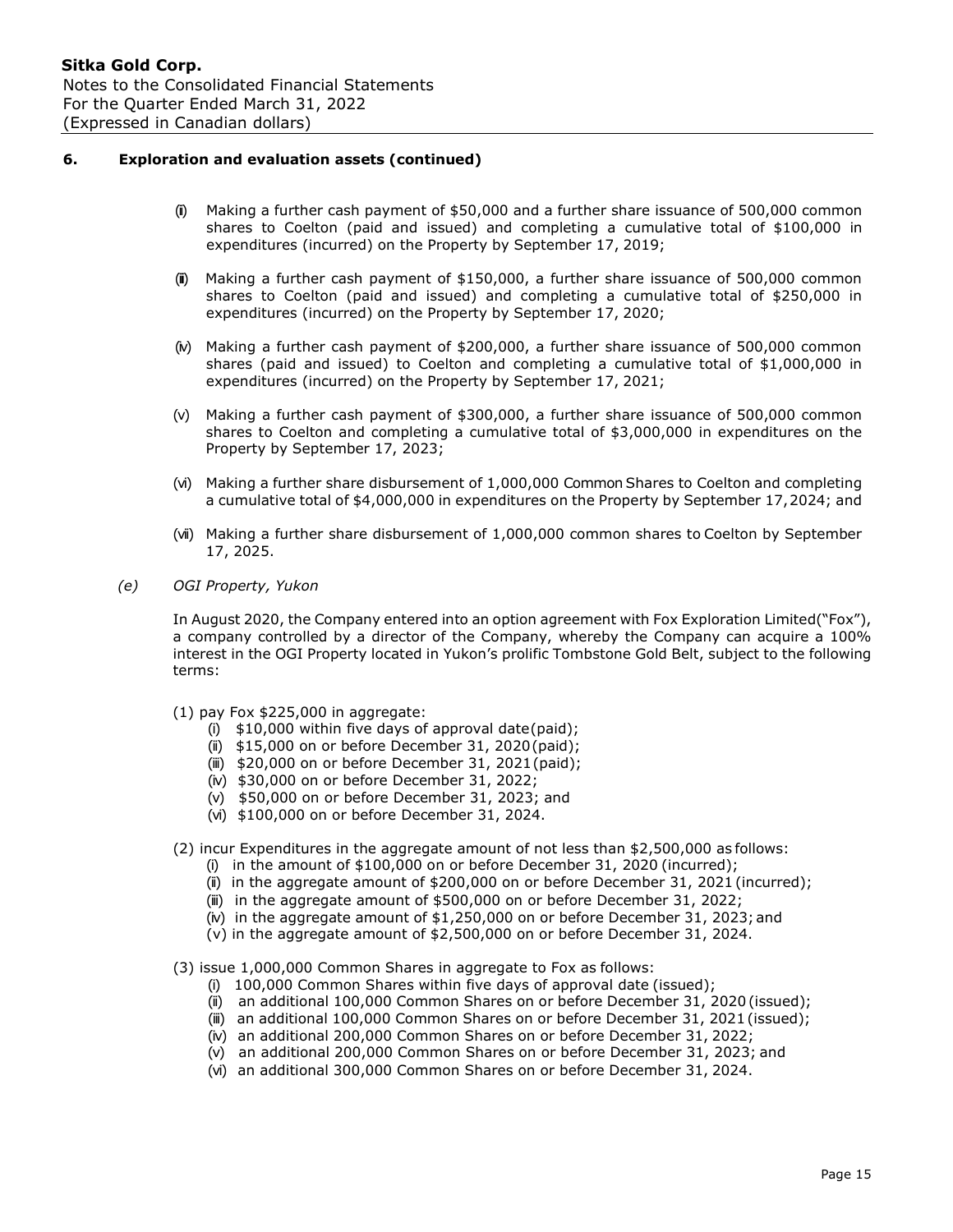The Company must also issue a bonus of 500,000 shares if 1 million ounces of gold equivalent in any category is defined in a published NI 43-101 resource estimate. Fox also retains a 2% NSR on the OGI claims, half of which can be purchased for \$2,000,000.

The following properties are contiguous and comprise the other Yukon Properties:

(f) RC Gold Property, Yukon

In July 2019, the Company entered into two separate option agreements to acquire two Properties located in the Clear Creek district within the heart of the Yukon's Tintina Gold Belt and within the Tombstone Gold Belt as follows:

The Company entered the first option agreement with an optioner to acquire a 100% interest in the BEE and BOP Property subject to the following terms:

- (1) Pay William Mann \$100,000 in aggregate:
	- (i)  $$2,500$  within five business days of the Approval Date (paid);
	- (ii)  $$2,500$  on or before December 31, 2019(paid);
	- (iii) \$5,000 on or before December 31, 2020 (paid);
	- (iv) \$10,000 on or before December 31, 2021 (paid);
	- (v) \$15,000 on or before December 31, 2022;
	- (vi) \$25,000, on or before December 31, 2023; and
	- (vii)\$40,000 on or before December 31, 2024.

(2) incur expenditures in the aggregate amount of not less than \$630,000:

- (i) in the amount of  $$10,000$  on or before December 31, 2019 (incurred);
- (ii) in the aggregate amount of  $$40,000$  on or before December 31, 2020 (incurred);
- (iii) in the aggregate amount of  $$115,000$  on or before December 31, 2021 (incurred);
- (iv) in the aggregate amount of \$240,000 on or before December 31, 2022;
- (v) in the aggregate amount of \$430,000 on or before December 31, 2023; and
- (vi) in the aggregate amount of \$630,000 on or before December 31, 2024.

(3) issue 500,000 Common Shares in aggregate to William Mann:

- (i) 50,000 Common Shares within five business days of the Approval Date (issued)
- (ii) an additional 50,000 Common Shares on or before December 31, 2019 (issued);
- (iii) an additional 50,000 Common Shares on or before December 31, 2020 (issued);
- (iv) an additional 50,000 Common Shares on or before December 31, 2021 (issued);
- (v) an additional 125,000 Common Shares on or before December 31, 2022; and
- (vi) an additional 175,000 Common Shares on or before December 31, 2023.

The Company will pay the optionern additional bonus of \$250,000 in cash, shares or any combination thereof, at the Company's option, upon receiving a resource calculation of at least 1 million ounces of gold in any category within the RC Gold Property. The BEE and BOP Property claims are subject to a 2% NSR, half of which can be purchased for \$2,000,000.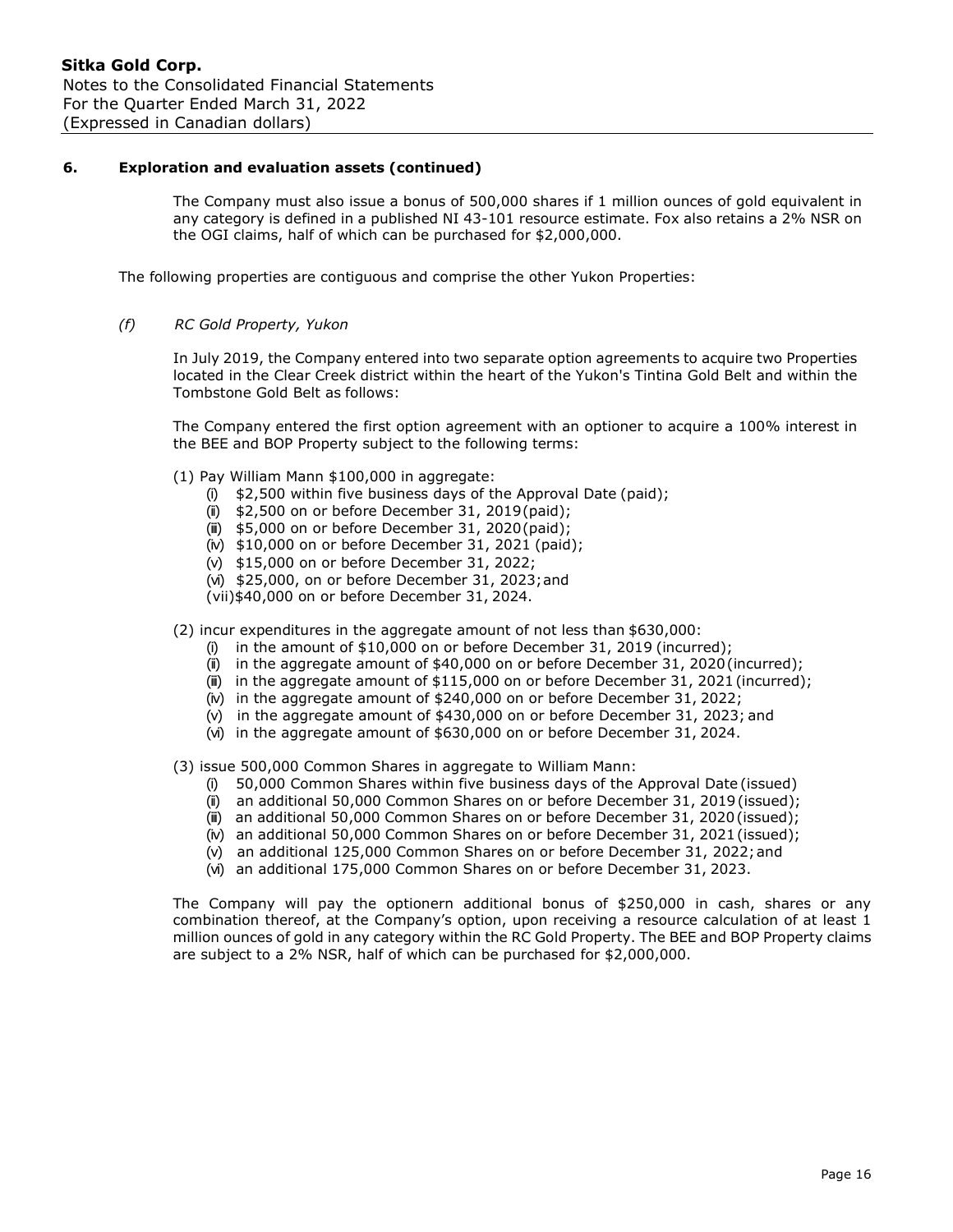The Company entered the second option agreement with Fox Exploration Ltd, a company controlled by a director of the Company, to acquire a 100% interest in the RC Gold Property subject to the following terms:

- (1) pay Fox Exploration Ltd. \$300,000 in aggregate:
	- (i) \$7,500 within five business days of the Approval Date (paid);
	- (ii) \$7,500 on or before December 31, 2019 (paid);
	- (iii) \$15,000 on or before December 31, 2020 (paid);
	- (iv) \$30,000 on or before December 31, 2021 (paid);
	- (v) \$45,000 on or before December 31, 2022;
	- (vi) \$75,000, on or before December 31, 2023; and
	- (vii)\$120,000 on or before December 31, 2024.
- (2) incur Expenditures in the aggregate amount of not less than \$1,870,000 as follows:
	- (i) in the amount of  $$80,000$  on or before December 31, 2019 (incurred);
	- (ii) in the aggregate amount of \$170,000 on or before December 31, 2020 (incurred);
	- (iii) in the aggregate amount of \$395,000 on or before December 31, 2021 (incurred);
	- (iv) in the aggregate amount of \$770,000 on or before December 31, 2022;
	- (v) in the aggregate amount of \$1,320,000 on or before December 31, 2023; and
	- (vi) in the aggregate amount of \$1,870,000 on or before December 31, 2024.

(3) issue 1,500,000 Common Shares in aggregate to Fox Exploration Ltd. as follows:

- (i) 150,000 Common Shares within five business days of the Approval Date (issued);
- (ii) an additional 150,000 Common Shares on or before December 31, 2019 (issued);
- (iii) an additional 150,000 Common Shares on or before December 31, 2020 (issued);
- (iv) an additional 150,000 Common Shares on or before December 31, 2021 (issued);
- (v) an additional 375,000 Common Shares on or before December 31, 2022; and
- (vi) an additional 525,000 Common Shares on or before December 31, 2023.

The Company will pay Fox Exploration Ltd. an additional bonus of \$250,000 in cash, shares, or any combination thereof, at the Company's option, upon receiving a resource calculation of at least 1 million ounces of gold in any category within the RC Gold Property. The RC Property Claims are subject to a 2% NSR, half of which can be purchased for \$2,000,000.

#### (g) Mahtin Gold Property, Yukon

In January 2020, the Company entered into an agreement with StrikePoint Gold Inc. to acquire a 100% interest in the Mahtin Gold Property located in Yukon territory subject to certain underlying agreements.

The purchase price for the Property is 2,000,000 common shares (issued). Underlying royalties at 3% NSR exist on the property and can be reduced to 2% by the purchase of 1% for \$1,000,000.

Bonus payments are payable to an underlying royalty holder if exploration expenditures for the Property Area reach \$7,500,000, \$15,000,000 or \$25,000,000, for an aggregate bonus payment of \$2,250,000 in respect of any property area, with \$750,000 payable on any one of these expenditure targets being met. Exploration expenditures on the property at the time of execution of this assignment and assumption agreement total \$1,868,988.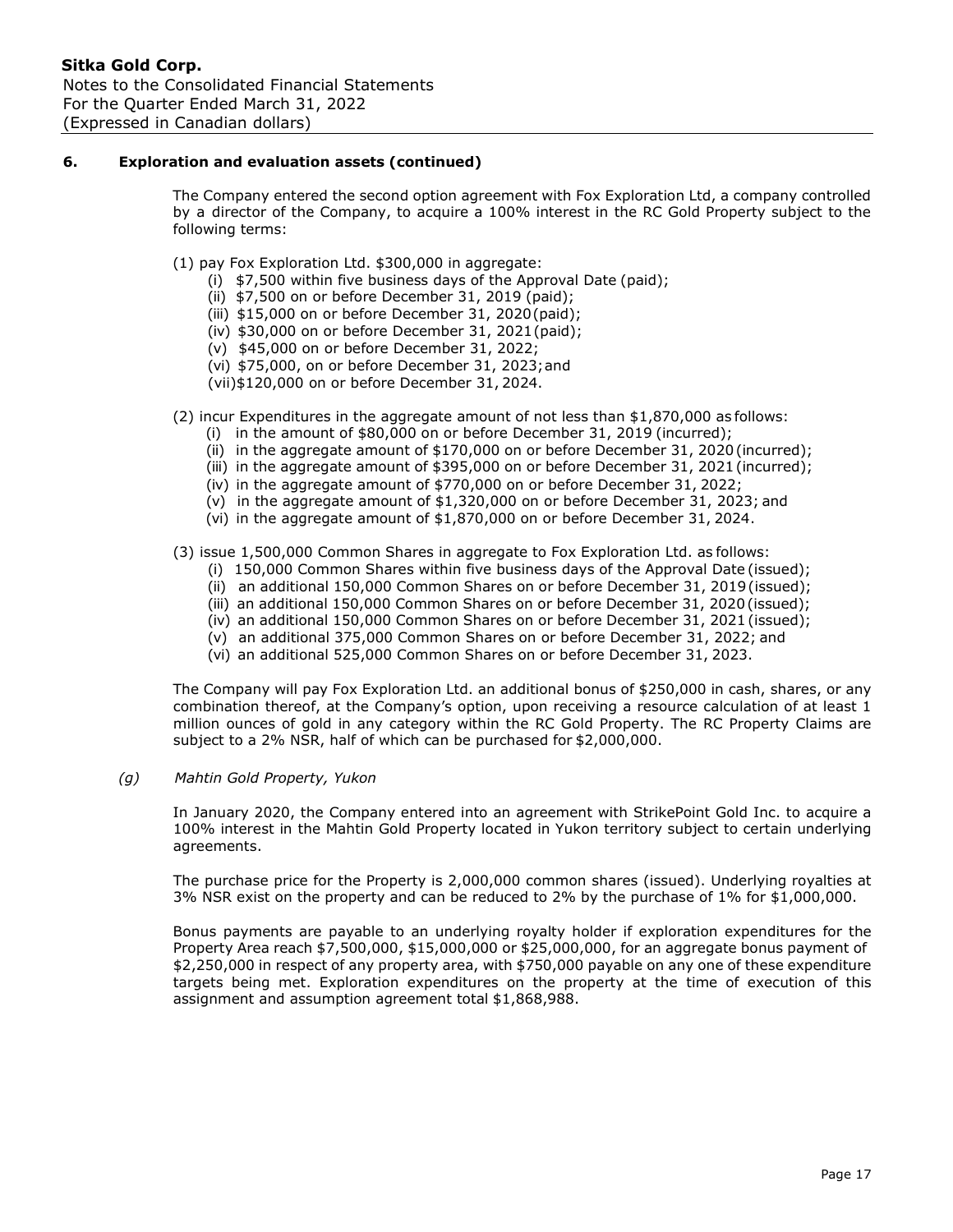#### (h) Barney Ridge Property, Yukon

In June 2020, the Company entered into an option agreement withan optioner, to acquire a 100% interest in the Barney Ridge gold property located next to the Company's RC Gold property approximately 110 km east of Dawson City, Yukon.

The Company has the right to acquire a 100% interest in the Barney Ridge claims subject to the following terms:

### (1) pay Bernie Kreft \$150,000 in aggregate:

- (i) \$2,500 on signing (paid);
- (ii) \$2,500 on December 15, 2020 (paid);
- (iii) \$10,000 on June 26, 2021 (paid);
- (iv) \$15,000 on June 26, 2022;
- (v) \$20,000 on June 26, 2023;
- (vi) \$40,000 on June 26, 2024; and
- (vii)\$60,000 on June 26, 2025.
- (2) incur Expenditures in the aggregate amount of not less than \$850,000 as follows:
	- (i) in the amount of  $$60,000$  by June 26, 2021 (incurred);
	- (ii) in the aggregate amount of \$140,000 by June 26, 2022;
	- (iii) in the aggregate amount of \$220,000 by June 26, 2023;
	- (iv) in the aggregate amount of \$300,000 by June 26, 2024; and
	- (v) in the aggregate amount of \$850,000 by June 26, 2025.
- (3) issue 500,000 Common Shares in aggregate to Bernie Kreft as follows:
	- (i) 50,000 Common Shares on signing (issued);
	- (ii) an additional 50,000 Common Shares on June 26, 2021 (issued);
	- (iii) an additional 50,000 Common Shares on June 26, 2022;
	- (iv) an additional 50,000 Common Shares on June 26, 2023;
	- (v) an additional 100,000 Common Shares on June 26, 2024; and
	- (vi) an additional 200,000 Common Shares on June 26, 2025.
- (4) An additional \$200,000 is payable and 1,000,000 shares issuable upon the Company publicly disclosing an Inferred Mineral Resource or greater category of 750,000 ounces of gold or greater (as such term is defined in National Instrument 43-101 - Standards of Disclosure for Mineral Projects ("NI 43-101"). The property is subject to a 2% NSR, one-half of which can be purchased for \$1,500,000 at any time prior to commencement of commercial production.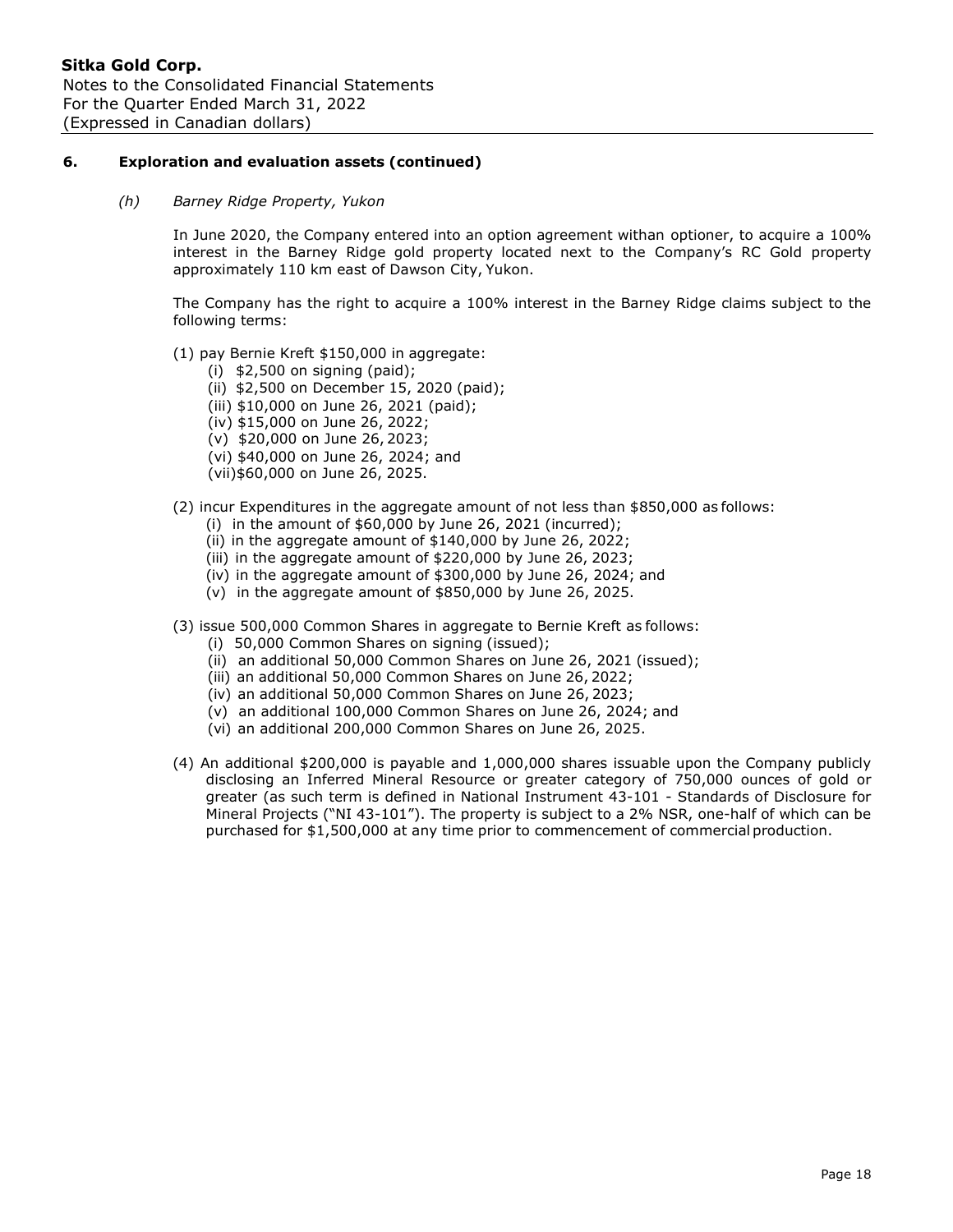(i) Clear Creek Gold Property, Yukon

In June 2020, the Company entered into an additional option agreement with an optioner to acquire a 100% interest in the Clear Creek Gold Property located adjacent to the Company's RC Gold Property approximately 110 kilometers east of Dawson City, Yukon.

The Company has the right to acquire a 100% interest in the Barney Ridge claims subject to the following terms:

- (1) pay Bernie Kreft \$230,000 in aggregate:
	- (i) \$10,000 on signing (paid);
	- (ii) \$10,000 on December 15, 2020 (paid);
	- (iii) \$25,000 on June 26, 2021 (paid);
	- (iv) \$30,000 on June 26, 2022;
	- (v) \$35,000 on June 26, 2023;
	- (vi) \$40,000 on June 26, 2024; and
	- (vii)\$80,000 on June 26, 2025.
- (2) incur Expenditures in the aggregate amount of not less than \$1,250,000 as follows:
	- (i) in the amount of  $$80,000$  by June 26, 2021 (incurred);
	- (ii) in the aggregate amount of \$200,000 by June 26, 2022;
	- (iii) in the aggregate amount of \$350,000 by June 26, 2023;
	- (iv) in the aggregate amount of \$600,000 by June 26, 2024; and
	- (v) in the aggregate amount of \$1,250,000 by June 26, 2025.

(3) issue 600,000 Common Shares in aggregate to Bernie Kreft as follows:

- (i) 50,000 Common Shares on signing (issued);
- (ii) an additional 50,000 Common Shares on June 26, 2021 (issued);
- (iii) an additional 50,000 Common Shares on June 26, 2022;
- (iv) an additional 50,000 Common Shares on June 26, 2023;
- (v) an additional 100,000 Common Shares on June 26, 2024; and
- (vi) an additional 300,000 Common Shares on June 26, 2025.

An additional \$200,000 is payable and 1,000,000 shares issuable upon the Company publicly disclosing an Inferred Mineral Resource or greater category of 750,000 ounces of gold or greater (as such term is defined in National Instrument 43-101 - Standards of Disclosure for Mineral Projects ("NI 43-101"). The property is subject to a 2% NSR, one-half of which can be purchased for \$1,500,000 at any time prior to commencement of commercial production.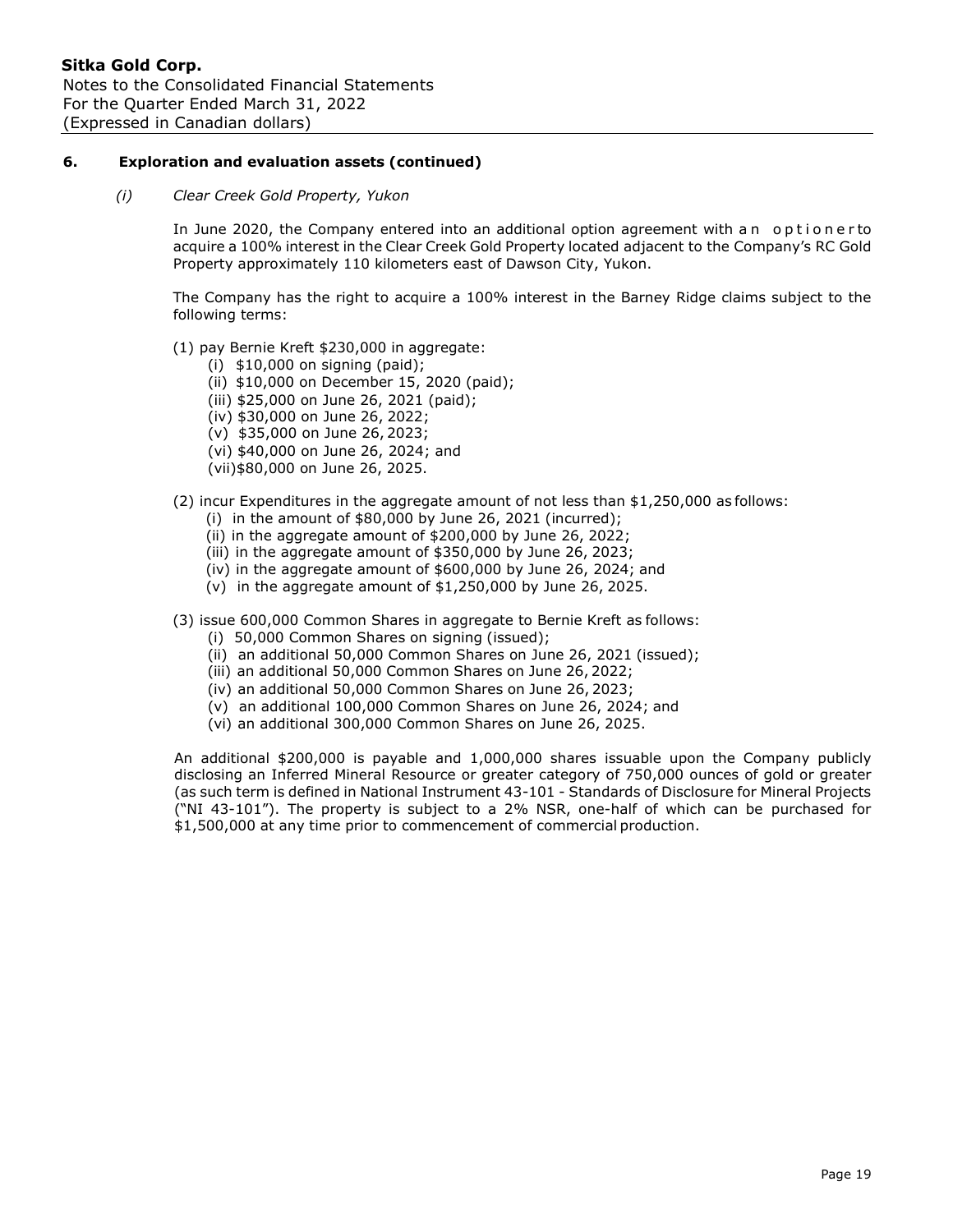# 7. Loan

In March 2021, the Company applied for and received \$60,000 in Canada Emergency Business Account ("CEBA") which was an interest-free loan to cover operating costs which was offered in the context of the Covid-19 pandemic outbreak. Repaying \$40,000 of the loan on or before December 31, 2022 will result in a loan forgiveness of \$20,000. On December 31, 2022, the Company has the option to extend the loan for 3 years without the loan forgiveness and it will bear a 5% interest rate from December 31, 2022.

The Company intends to pay back the loan of \$40,000 by December 31, 2022 and the loan forgiveness of \$20,000 is recorded as other income in 2021.

## 8. Share capital

- (a) Authorized Unlimited common shares with no par value
- (b) Issued and outstanding

|                                               | Number of            | <b>Share</b> |
|-----------------------------------------------|----------------------|--------------|
|                                               | <b>Common shares</b> | Capital      |
| Balance, December 31, 2019                    | 30,697,654           | \$3,164,690  |
| Shares issued on warrants exercised           | 4,278,745            | 744,069      |
| Shares issued on stock options exercised      | 125,000              | 15,000       |
| Issued pursuant to option agreement           | 3,000,000            | 598,500      |
| Financing (i)                                 | 1,084,665            | 130,160      |
| Financing (ii)                                | 13,204,332           | 1,121,384    |
| Financing (iii)                               | 6,000,000            | 1,200,000    |
| Balance, December 31, 2020                    | 58,390,396           | \$6,973,803  |
| Shares issued on warrants exercised           | 857,500              | 126,100      |
| Shares issued on stock options exercised      | 200,000              | 36,000       |
| Issued pursuant to option agreement           | 900,000              | 115,000      |
| Financing (iv)                                | 50,945,086           | 5,900,102    |
| Financing $(v)$                               | 16,679,050           | 2,613,414    |
| Flow-through share premium (iv and v)         |                      | (815,766)    |
| Balance, December 31, 2021 and March 31, 2022 | 127,972,032          | \$14,948,653 |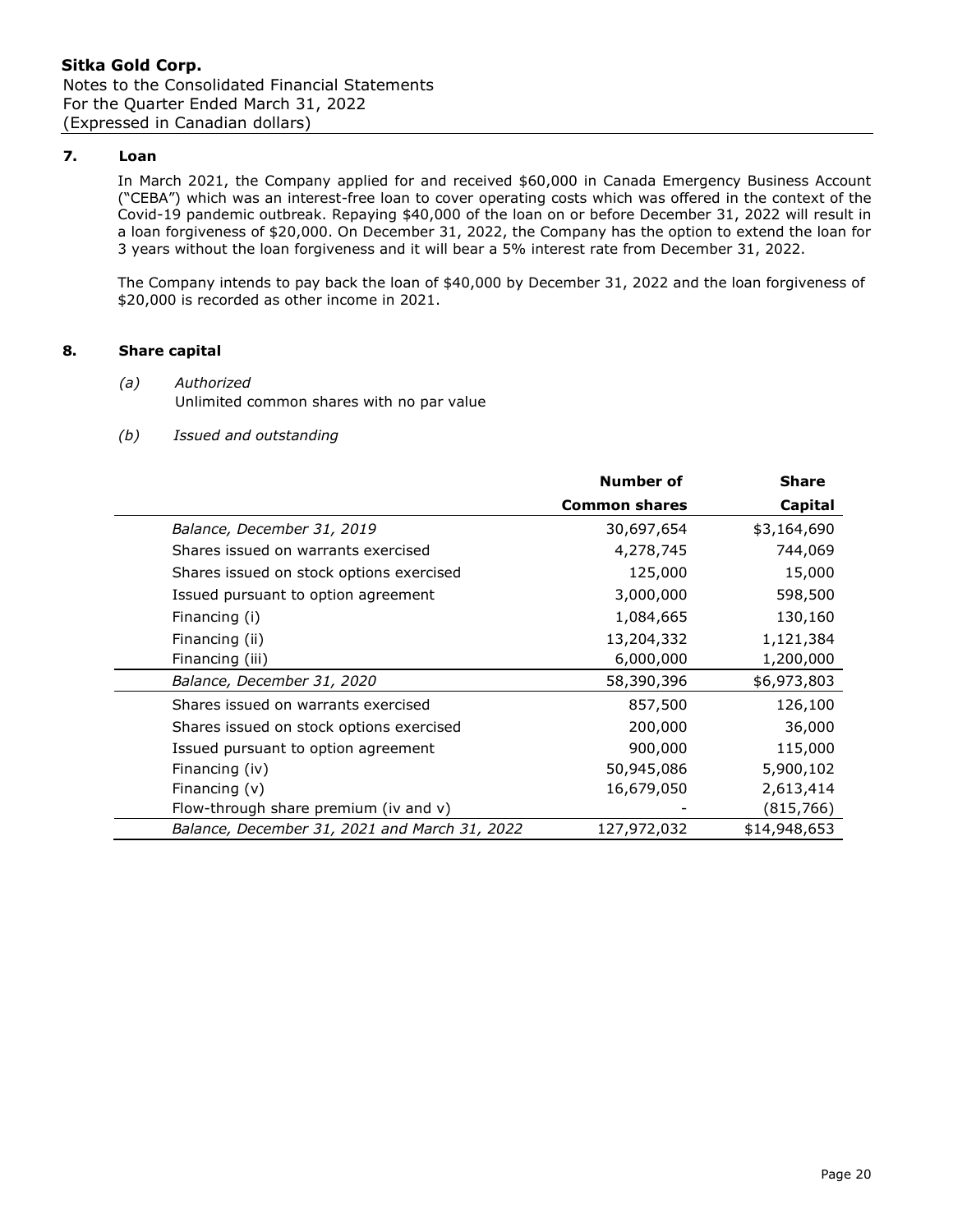## 8. Share capital (continued)

- (i) In March 2020, the Company closed non-brokered private placement for gross proceeds of \$130,160 through the issuance of 1,084,665 units at a price of \$0.12 per unit. Each unit will consist of one common share of the Company and one half of one share purchase warrant. Each whole warrant will entitle the holder to purchase an additional common share at a price of \$0.20 for a period of 12 months from the date of closing of the private placement.
- (ii) In May 2020, the Company closed non-brokered private placement for total gross proceeds of \$1,188,390 through the issuance of 13,204,332 units (the "Units") at a price of \$0.09 per Unit. Each Unit consists of one common share and one common share purchase warrant. Each warrant will entitle the holder to purchase an additional common share at a price of \$0.14 for a period of 24 months from the date of closing of the private placement.

In connection with the private placement, the Company paid total commissions of \$39,175 and issued 435,280 finder's warrants with a fair value of \$27,831. Each finder's warrant is exercisable to acquire one common share of the Company at an exercise price of \$0.14 for 12 months from the date of closing of the Private Placement.

- (iii) In July 2020, the Company closed non-brokered private placement for total gross proceeds of \$1,200,000 through the issuance of 6,000,000 flow-through units at a price of \$0.20 per Unit (the "Flow-Through Units"). Each Flow-Through Unit consists of one flow-through common share and one-half of one non flow-through common share purchase warrant (the "Warrants"). Each Warrant will entitle the holder to purchase an additional common share at a price of \$0.22 for a period of 36 months from the date of closing of the Private Placement.
- (iv) In March 2021, the Company closed a non-brokered private placement for total proceeds of \$6,377,066 through the issuance of 21,243,684 flow-through units at a price of \$0.135 per flowthrough unit and 29,243,069 non flow-through units at a price of \$0.12 per non flow-through unit. Each flow-through unit is comprised of a common share of Sitka and a half warrant. Each non flowthrough unit is comprised of a common share of Sitka and a full warrant. Each warrant is exercisable into one common share at a price of \$0.18 per share for a period of 36 months from the closing date.

The flow-through units were issued at a premium in recognition of the tax benefits accruing to subscribers. The flow-through premium was calculated to be \$318,655 and as at Decemberf 31, 2021, \$307,404 was recognized as a settlement of the flow-through premium leaving \$11,251 as a flow-through share premium liability in the balance sheet.

In connection with the private placement, the Company paid commissions totaling \$272,538 and issued 2,138,122 finder's warrants. Each finder's warrant is exercisable to one common share of the company at exercise price of \$0.18 per share for 36 months from the closing date. The Company also issued 458,333 shares as a commission on a portion of the proceeds of the financing.

(v) In December 2021, the Company closed a non-brokered private placement, whereby the Company completed the issuance of 16,570,354 flow through units at a price of \$0.17 per unit for gross proceeds of \$2,816,960.

Each flow through unit consists of one flow-through common share of the Company and one-half of one warrant. Each warrant entitles the holder to purchase one common share of the Company for a period of 2 years from the date of issue at an exercise price of \$0.23 per Warrant Share.

The flow-through units were issued at a premium in recognition of the tax benefits accruing to subscribers. The flow-through premium was calculated to be \$497,111 and as at December 31, 2021, \$Nil was recognized as a settlement of the flow-through premium leaving \$497,111 as a flowthrough share premium liability in the balance sheet.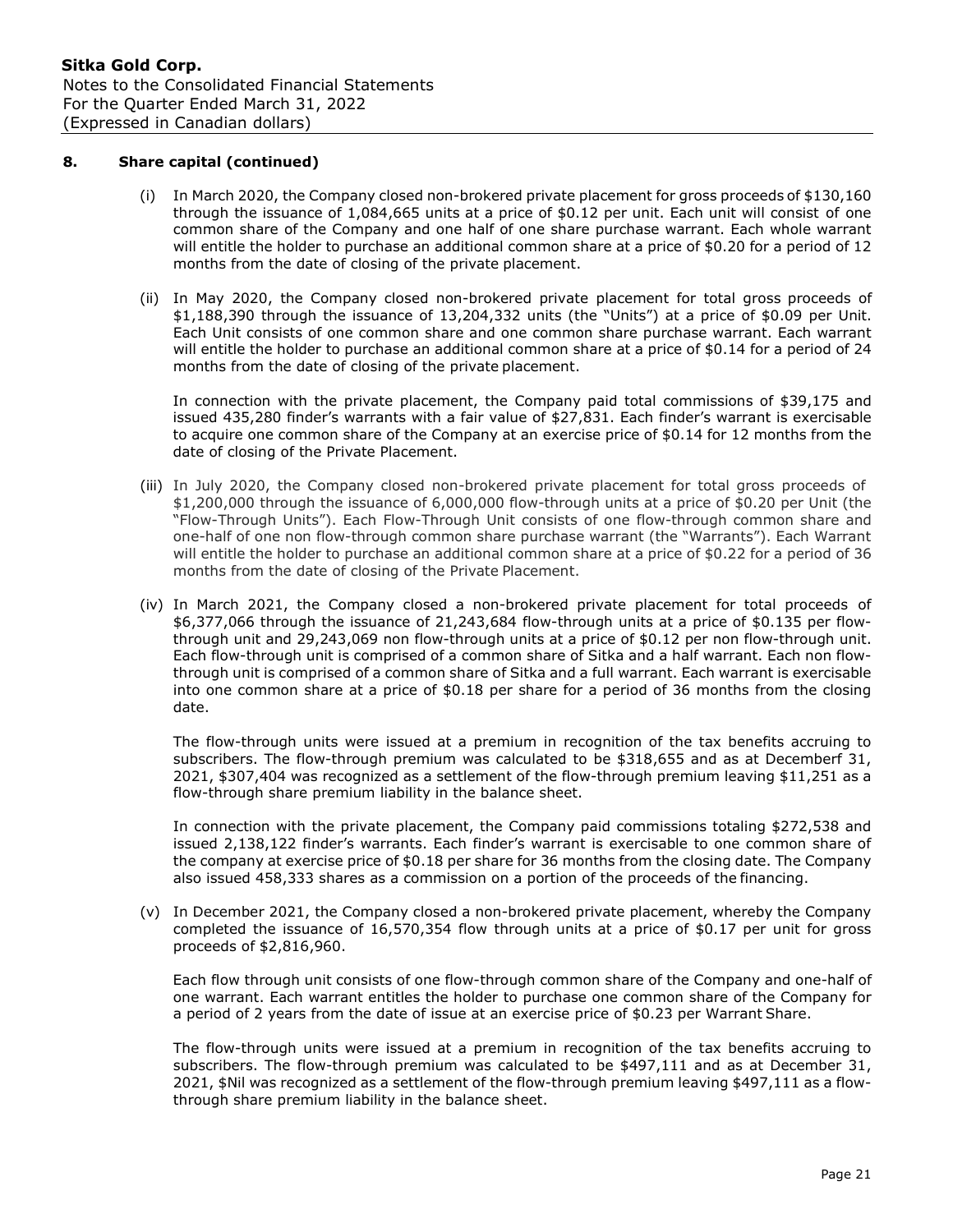## 8. Share capital (continued)

In connection with the private placement, the Company issued 747,162 finder's warrants and paid commissions of \$64,493 to certain finders. Each Finder's Warrant will entitle the holder, on exercise thereof, to acquire one additional common share of the Company at a price of \$0.23 per share for a period of 2 years from the date of issuance.

Canaccord Genuity Corp. acted as financial advisor to the Company in connection with the private placement. In consideration for such services, the Company issued 108,696 common shares at an issue price of \$0.23 per common share.

#### (c) Share purchase warrants

At March 31, 2022, the Company had warrants outstanding and exercisable as follows:

|                                | Number of Warrants | Weighted Average  |
|--------------------------------|--------------------|-------------------|
|                                |                    | Exercise Price \$ |
| Balance, December 31, 2019     | 16,744,199         | 0.21              |
| Expired                        | (7, 189, 255)      | 0.15              |
| Exercised                      | (4,278,745)        | 0.19              |
| Granted (b(i))                 | 542,333            | 0.20              |
| Granted (b(ii))                | 13,639,612         | 0.14              |
| Granted (b(iii))               | 3,000,000          | 0.22              |
| Balance, December 31, 2020     | 22,458,144         | 0.16              |
| Expired                        | (2, 518, 333)      | 0.18              |
| Exercised                      | (857, 500)         | 0.15              |
| Granted (b(iv))                | 39,864,910         | 0.18              |
| Granted (b(iv))                | 2,138,122          | 0.18              |
| Granted $(b(v))$               | 8,285,177          | 0.23              |
| Granted $(b(v))$               | 747,162            | 0.23              |
| Balance, December 31, 2021 and |                    |                   |
| March 31, 2022                 | 70,117,682         | 0.18              |

The weighted average life of the warrants outstanding at March 31, 2022 is 1.67 years.

#### (d) Stock options

The Company has a stock option plan whereby options to purchase common shares are granted by the board of directors to directors, officers, employees and consultants to the Company. Under the terms of the plan, the Company has reserved a number of common shares for options up to 10% of the issued and outstanding common shares. Options granted under this plan are nontransferable; expire no later than the tenth anniversary of the date the option is granted and must comply with the requirements of the regulatory authorities.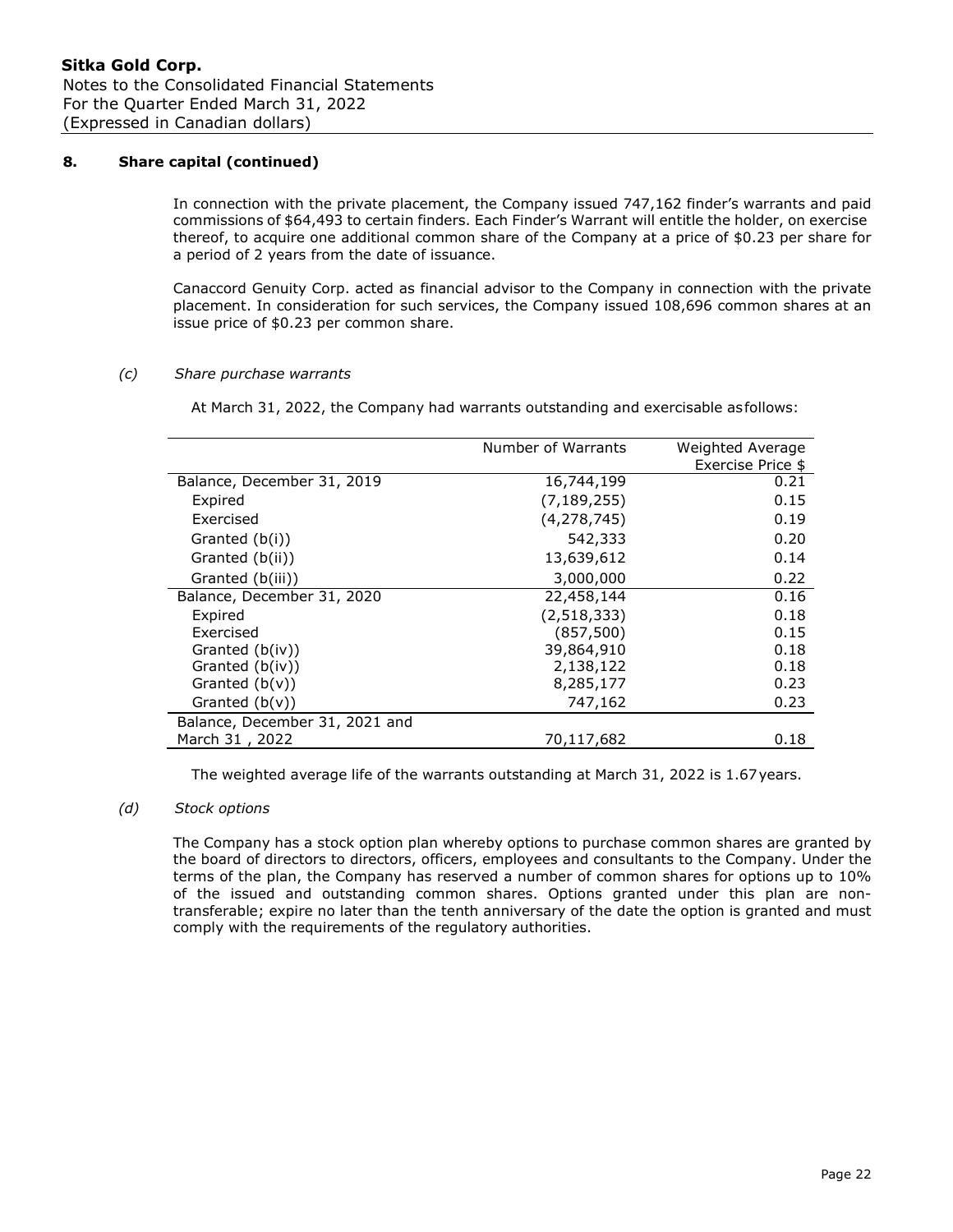## 8. Share capital (continued)

A summary of outstanding stock options at March 31, 2022 is as follows:

| Number of stock options |                      |                   |
|-------------------------|----------------------|-------------------|
| exercisable             | Exercise price $(*)$ | Expiry date       |
| 1,000,000               | 0.25                 | May 15, 2022      |
| 200,000                 | 0.25                 | March 5, 2023     |
| 750,000                 | 0.12                 | June 15, 2024     |
| 125,000                 | 0.12                 | October 17, 2022  |
| 2,000,000               | 0.14                 | May 27, 2025      |
| 500,000                 | 0.17                 | June 10, 2025     |
| 300,000                 | 0.18                 | October 28, 2022  |
| 50,000                  | 0.18                 | November 18, 2025 |
| 4,500,000               | 0.19                 | April 6, 2026     |
| 3,000,000               | 0.12                 | February 25, 2025 |
| 12,225,000              |                      |                   |

Stock option transactions are summarized as follows:

|                            | Number of stock | Weighted<br>average | Weighted<br>average |
|----------------------------|-----------------|---------------------|---------------------|
|                            | options         | exercise price      | remaining life      |
|                            |                 | \$                  | (years)             |
| Balance, December 31, 2019 | 2,200,000       | 0.19                | 3.07                |
| Granted (i)                | 2,000,000       | 0.14                |                     |
| Granted (ii)               | 500,000         | 0.17                |                     |
| Granted (iii)              | 300,000         | 0.18                |                     |
| Granted (iv)               | 50,000          | 0.18                |                     |
| Exercised                  | (125,000)       | 0.12                |                     |
| Balance, December 31, 2020 | 4,925,000       | 0.17                | 3.73                |
| Granted (v)                | 4,500,000       | 0.19                |                     |
| Exercised                  | (200,000)       | 0.18                |                     |
| Balance, December 31, 2021 | 9,225,000       | 0.18                | 3.31                |
| Granted (vi)               | 3,000,000       | 0.12                |                     |
| Balance, March 31, 2022    | 12,225,000      | 0.16                | 3.02                |

- (i) On May 27, 2020, the Company granted an aggregate of 2,000,000 stock options to officers, directors and consultants of the Company. The Options are exercisable at \$0.14 per share for a period of 5 years from the date of grant. The total fair value was estimated to be \$259,530 using the Black-Scholes Option Pricing Model assuming an expected life of 5 years, expected dividend yield of 0%, a risk-free interest rate of 0.29% and an expected volatility of 160%.
- (ii) On June 10, 2020, the Company granted 500,000 stock options to a consultant of the Company. The options are exercisable at  $$0.17$  per share for a period of 5 years. The total fair value was estimated to be \$78,311 using the Black-Scholes Option Pricing Model assuming an expected life of 5 years, expected dividend yield of 0%, a risk-free interest rate of 0.26% and an expected volatility of 157%.
- (iii) On October 28, 2020, the Company granted 300,000 stock options to a consultant of the Company. The options are exercisable at \$0.18 per share for a period of 2 years. The total fair value was estimated to be \$34,319 using the Black-Scholes Option Pricing Model assuming an expected life of 2 years, expected dividend yield of 0%, a risk-free interest rate of 0.26% and an expected volatility of 141%.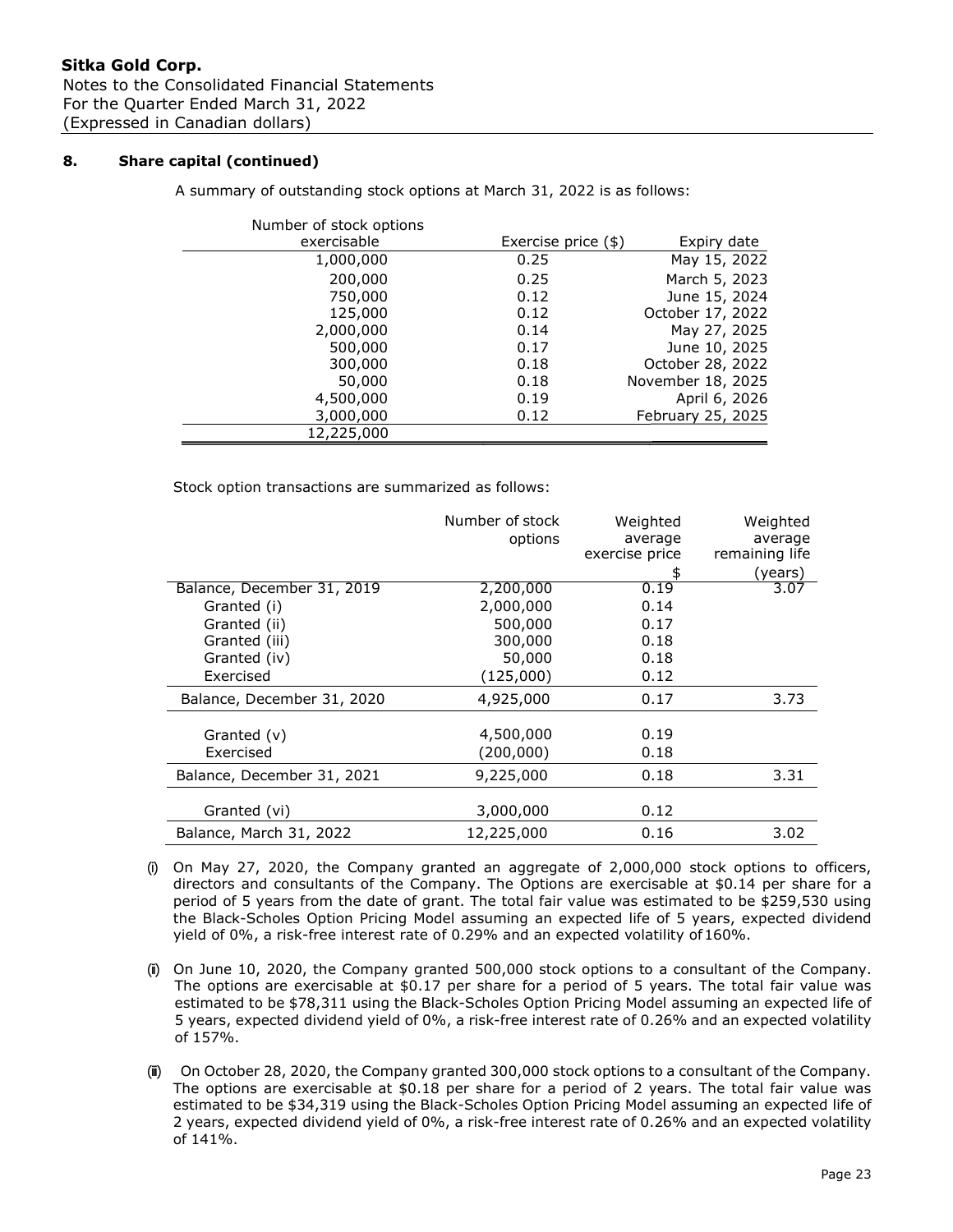## 8. Share Capital (continued)

- (iv) On November 18, 2020, the Company granted 50,000 stock options to a consultant of the Company. The options are exercisable at \$0.18 per share for a period of 5 years. The total fair value was estimated to be \$8,965 using the Black-Scholes Option Pricing Model assuming an expected life of 5 years, expected dividend yield of 0%, a risk-free interest rate of 0.26% and an expected volatility of 112%.
- (v) In April 2021, the Company granted an aggregate of 4,500,000 incentive stock options to officers, directors and consultants of the Company. The stock options are exercisable at \$0.19 per share for a period of five years from the date of grant. The total fair value was estimated to be \$770,216 using the Black-Scholes Option Pricing Model assuming an expected life of 5 years, expected dividend yield of 0%, a risk- free interest rate of 0.26% and an expected volatility of 137%.
- (vi) In February 2022, the Company granted an aggregate of 3,000,000 incentive stock options to officers, directors and consultants of the Company. The Options are exercisable at \$0.12 per share for a period of three years from the date of grant. The total fair value was estimated to be \$279,549 using the Black-Scholes Option Pricing Model assuming an expected life of 5 years, expected dividend yield of 0%, a risk- free interest rate of 0.26% and an expected volatility of 140%.

## 9. Related party transactions

The Company had the following transaction involving key management during the quarter ended March 31, 2022:

- (a) A director of the Company provided geological services of \$7,800 (2021- \$6,000) and management services of \$3,375 (2021 - nil) to the Company.
- (b) A company controlled by a director of the Company provided general project management services to Sitka Gold Corp in relation to exploration programs that were completed. Fees incurred during the quarter were \$1,046,947 (2021- \$70,945). The fees included the payments to various consultants to provide geological services, to contractors to provide analytical and helicopter services, and the costs for project and camp-related labour, travel and equipment expenditures.
- (c) A director of the Company provided consulting services of \$7,500 (2021 nil) to the Company.
- (d) During the quarter ended March 31, 2022, the Company recorded \$237,150 (2021- \$nil) in sharebased payments to the directors and officers of the Company.

Due to (from) related parties consists of the following:

|                                    | March 31, 2022 | March 31, 2021 |
|------------------------------------|----------------|----------------|
| Due to a director of the Company   | 7,500          |                |
| Due to a company controlled by the |                |                |
| director of the Company            | 596,478        | 70,945         |
|                                    |                |                |
|                                    | 603,978        | 70,945         |
| Due from a director of the Company | (8,708)        | (8,708)        |
|                                    | (8,708)        | (8,708)        |